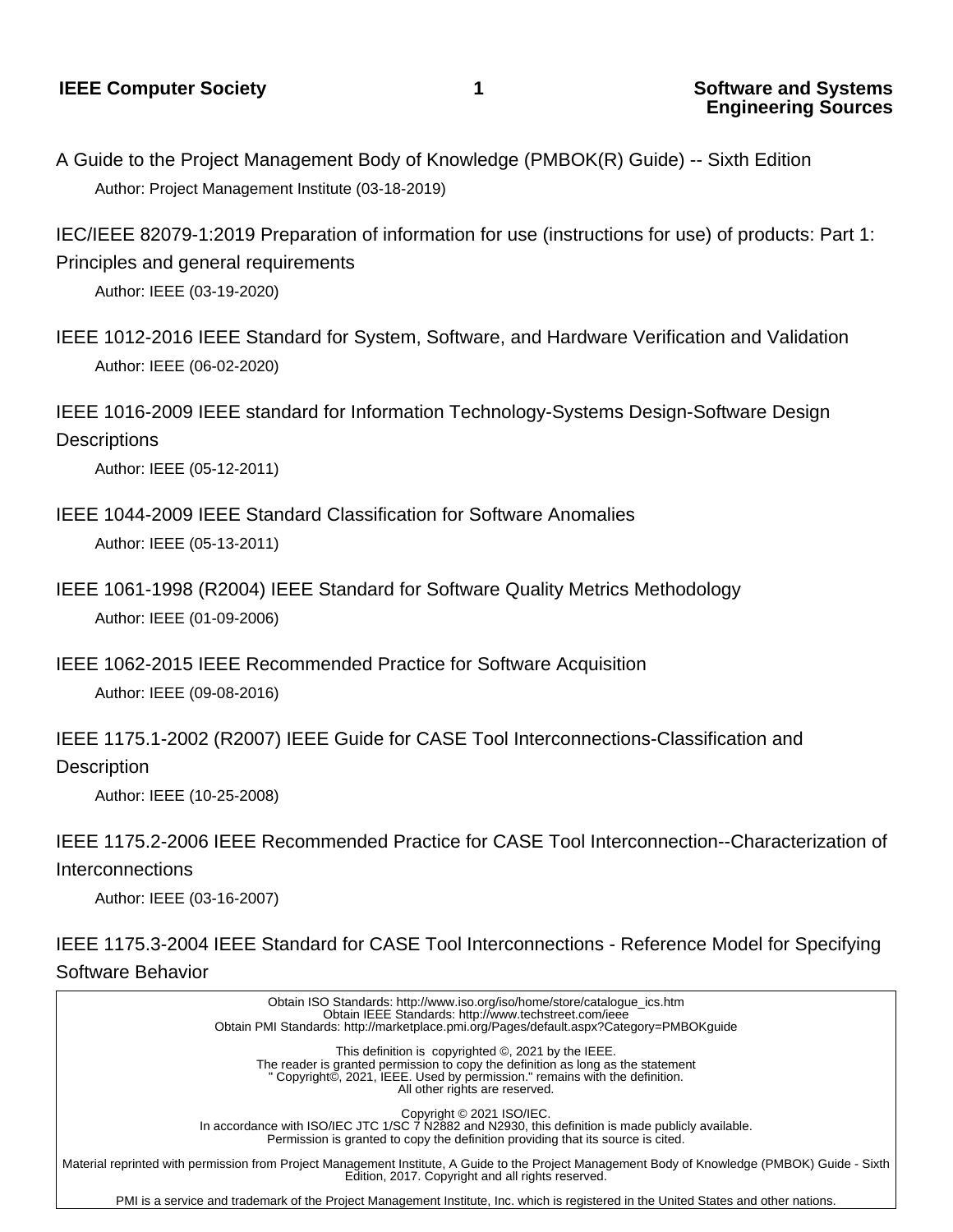Author: IEEE (07-13-2015)

IEEE 1175.4-2008 IEEE Standard for CASE Tool Interconnections - Reference Model for Specifying System Behavior

Author: IEEE (07-13-2015)

IEEE 1228-1994 (R2002) IEEE Standard for Software Safety Plans Author: IEEE (10-25-2008)

IEEE 1320.1-1998 (R2004) IEEE Standard for Functional Modeling Language - Syntax and Semantics for IDEF0

Author: IEEE (01-09-2006)

IEEE 1320.2-1998 (R2004) IEEE Standard for Conceptual Modeling Language Syntax and Semantics for IDEF1X97 (IDEFobject)

Author: IEEE (01-09-2006)

- IEEE 14764-2006 Software Engineering Software Life Cycle Processes Maintenance Author: IEEE (10-18-2006)
- IEEE 1517-2010 IEEE Standard for Information Technology--System and software life cycle processes--Reuse processes

Author: IEEE (05-13-2011)

- IEEE 15288.1:2014 IEEE Standard for Application of Systems Engineering on Defense Programs Author: IEEE (03-24-2020)
- IEEE 15288.2:2014 IEEE Standard for Technical Reviews and Audits on Defense Programs Author: IEEE (03-24-2020)
- IEEE 2430-2019 Trial-Use Standard for Software Non-Functional Sizing Measurements Author: IEEE (03-24-2020)
- IEEE 2675-2021, IEEE Standard for DevOps: Building Reliable and Secure Systems Including

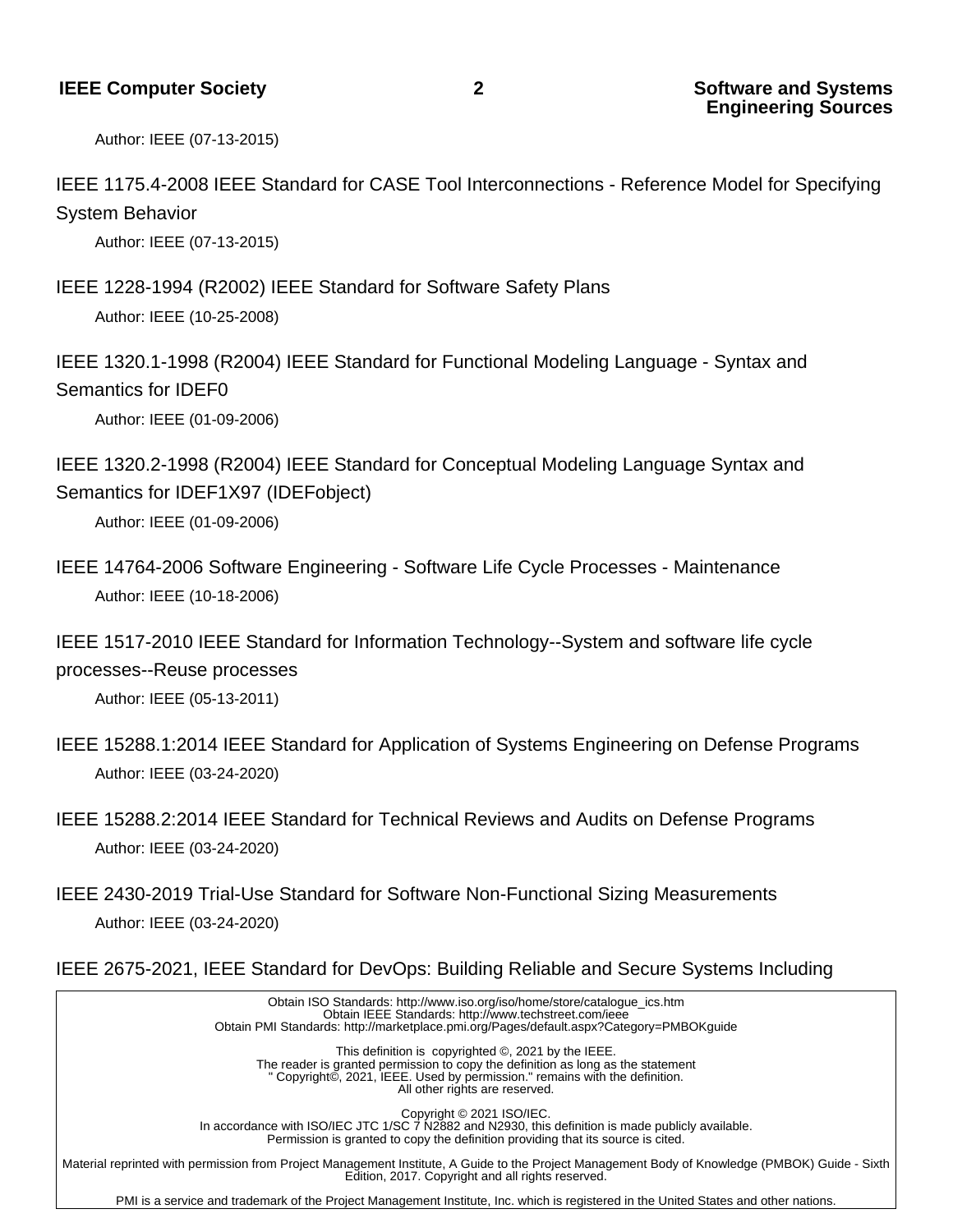**IEEE Computer Society 3 Software and Systems 3** 

**Engineering Sources**

- Application Build, Package, and Deployment Author: IEEE (03-31-2021)
- IEEE 7010-2020, IEEE Recommended Practice for Assessing the Impact of Autonomous and Intelligent Systems on Human Well-Being Author: IEEE (02-07-2021)
- IEEE 730-2014 IEEE Standard for Software Quality Assurance Processes Author: IEEE (11-11-2014)
- IEEE 828-2012 IEEE Standard for Configuration Management in Systems and Software Engineering Author: IEEE (08-02-2012)
- IEEE 982.1-2005 IEEE Standard Dictionary of Measures of the Software Aspects of Dependability Author: IEEE (02-28-2008)
- INCOSE Systems Engineering Handbook, 4th ed. Author: INCOSE (02-15-2021)
- ISO 5806:1984 Information processing -- Specification of single-hit decision tables Author: ISO JTC 1/SC7 (01-09-2006)
- ISO 5807:1985 Information processing -- Documentation symbols and conventions for data, program and system flowcharts, program network charts and system resources charts

Author: ISO JTC 1/SC7 (01-09-2006)

ISO/IEC 10746-1:1998 Information technology -- Open Distributed Processing -- Reference model: **Overview** 

Author: ISO JTC 1/SC7 (01-09-2006)

ISO/IEC 10746-2:2009 Information technology -- Open Distributed Processing -- Reference Model: Foundations

Author: ISO JTC 1/SC7 (08-21-2011)

 Obtain ISO Standards: http://www.iso.org/iso/home/store/catalogue\_ics.htm Obtain IEEE Standards: http://www.techstreet.com/ieee Obtain PMI Standards: http://marketplace.pmi.org/Pages/default.aspx?Category=PMBOKguide This definition is copyrighted ©, 2021 by the IEEE. The reader is granted permission to copy the definition as long as the statement " Copyright©, 2021, IEEE. Used by permission." remains with the definition. All other rights are reserved. Copyright © 2021 ISO/IEC. In accordance with ISO/IEC JTC 1/SC 7 N2882 and N2930, this definition is made publicly available. Permission is granted to copy the definition providing that its source is cited. Material reprinted with permission from Project Management Institute, A Guide to the Project Management Body of Knowledge (PMBOK) Guide - Sixth Edition, 2017. Copyright and all rights reserved.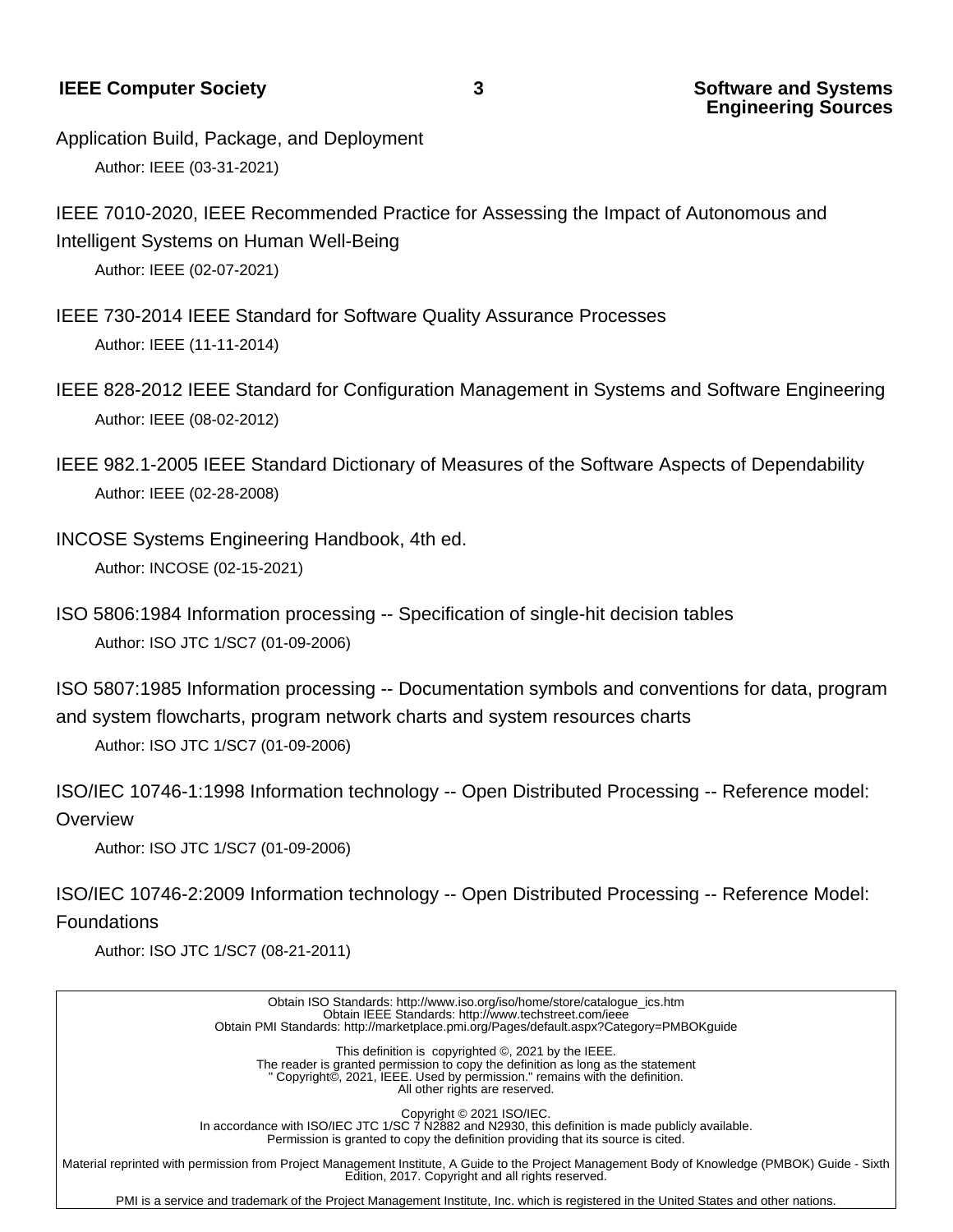**IEEE Computer Society 4 Software and Systems**

ISO/IEC 10746-3:2009 Information technology -- Open Distributed Processing -- Reference Model: **Architecture** 

Author: ISO JTC 1/SC7 (09-18-2011)

ISO/IEC 11411:1995 Information technology -- Representation for human communication of state transition of software

Author: ISO JTC 1/SC7 (01-09-2006)

ISO/IEC 13235-1:1998 Information technology -- Open Distributed Processing -- Trading function: **Specification** 

Author: ISO JTC 1/SC7 (01-09-2006)

ISO/IEC 13235-3:1998 Information technology -- Open Distributed Processing -- Trading Function -- Part 3: Provision of Trading Function using OSI Directory service

Author: ISO JTC 1/SC7 (01-09-2006)

ISO/IEC 14102:2008 Information Technology - Guideline for the evaluation and selection of CASE tools

Author: ISO JTC 1/SC7 (10-12-2009)

ISO/IEC 14143-1:2007 Information technology--Software measurement--Functional size

measurement; Part 1: Definition of concepts

Author: ISO JTC 1/SC7 (01-27-2008)

ISO/IEC 14143-2:2011 Information technology -- Software measurement -- Functional size measurement -- Part 2: Conformity evaluation of software size measurement methods to ISO/IEC 14143-1

Author: ISO JTC 1/SC7 (05-22-2012)

ISO/IEC 14143-6:2012 Information technology--Software measurement--Functional size measurement--Part 6: Guide for use of ISO/IEC 14143 series and related International Standards Author: ISO JTC 1/SC7 (02-14-2013)

ISO/IEC 14568:1997 Information technology -- DXL: Diagram eXchange Language for tree-structured Obtain ISO Standards: http://www.iso.org/iso/home/store/catalogue\_ics.htm Obtain IEEE Standards: http://www.techstreet.com/ieee Obtain PMI Standards: http://marketplace.pmi.org/Pages/default.aspx?Category=PMBOKguide This definition is copyrighted ©, 2021 by the IEEE. The reader is granted permission to copy the definition as long as the statement " Copyright©, 2021, IEEE. Used by permission." remains with the definition. All other rights are reserved. Copyright © 2021 ISO/IEC. In accordance with ISO/IEC JTC 1/SC 7 N2882 and N2930, this definition is made publicly available. Permission is granted to copy the definition providing that its source is cited. Material reprinted with permission from Project Management Institute, A Guide to the Project Management Body of Knowledge (PMBOK) Guide - Sixth

Edition, 2017. Copyright and all rights reserved. PMI is a service and trademark of the Project Management Institute, Inc. which is registered in the United States and other nations.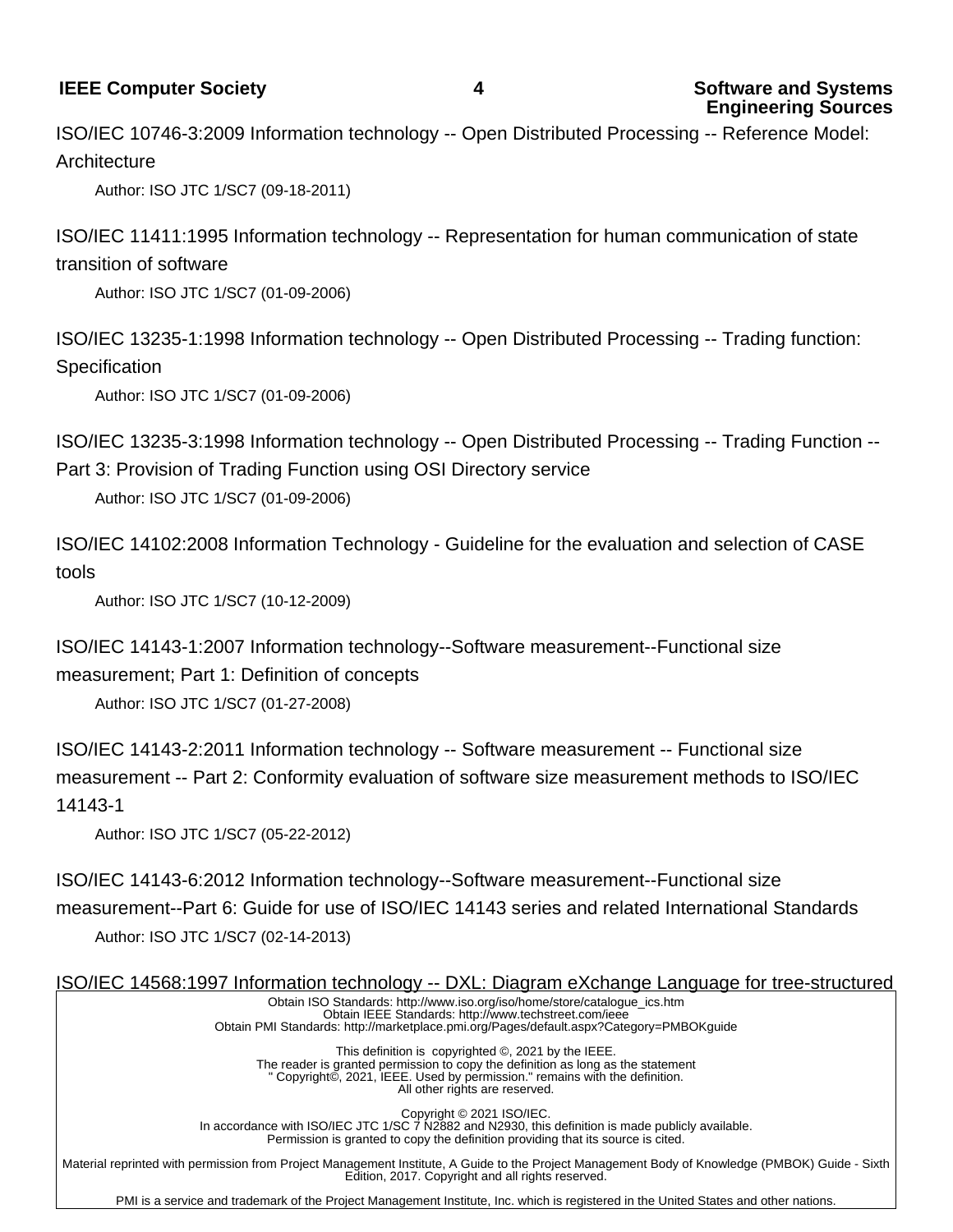#### **IEEE Computer Society 6 Software and Systems 5 Software and Systems**

#### charts

Author: ISO JTC 1/SC7 (01-09-2006)

ISO/IEC 14598-5:1998 Information technology -- Software product evaluation -- Part 5: Process for evaluators

Author: ISO JTC 1/SC7 (01-09-2006)

ISO/IEC 14598-6:2001 Software engineering -- Product evaluation -- Part 6: Documentation of evaluation modules

Author: ISO JTC 1/SC7 (01-09-2006)

ISO/IEC 14752:2000 Information technology -- Open Distributed Processing -- Protocol support for computational interactions

Author: ISO JTC 1/SC7 (01-09-2006)

ISO/IEC 14753:1999 Information technology -- Open Distributed Processing -- Interface references and binding

Author: ISO JTC 1/SC7 (01-09-2006)

ISO/IEC 14756:1999 Information technology -- Measurement and rating of performance of computerbased software systems

Author: ISO JTC 1/SC7 (01-09-2006)

ISO/IEC 14769:2001 Information technology -- Open Distributed Processing -- Type Repository Function

Author: ISO JTC 1/SC7 (01-09-2006)

ISO/IEC 15026-3:2015 Systems and software engineering -- Systems and software assurance -- Part

3: System integrity levels

Author: ISO JTC 1/SC7 (03-23-2016)

ISO/IEC 15414:2015 Information technology -- Open distributed processing -- Reference model -- Enterprise language

 Obtain ISO Standards: http://www.iso.org/iso/home/store/catalogue\_ics.htm Obtain IEEE Standards: http://www.techstreet.com/ieee Obtain PMI Standards: http://marketplace.pmi.org/Pages/default.aspx?Category=PMBOKguide This definition is copyrighted ©, 2021 by the IEEE. The reader is granted permission to copy the definition as long as the statement " Copyright©, 2021, IEEE. Used by permission." remains with the definition. All other rights are reserved. Copyright © 2021 ISO/IEC. In accordance with ISO/IEC JTC 1/SC 7 N2882 and N2930, this definition is made publicly available. Permission is granted to copy the definition providing that its source is cited. Material reprinted with permission from Project Management Institute, A Guide to the Project Management Body of Knowledge (PMBOK) Guide - Sixth Edition, 2017. Copyright and all rights reserved.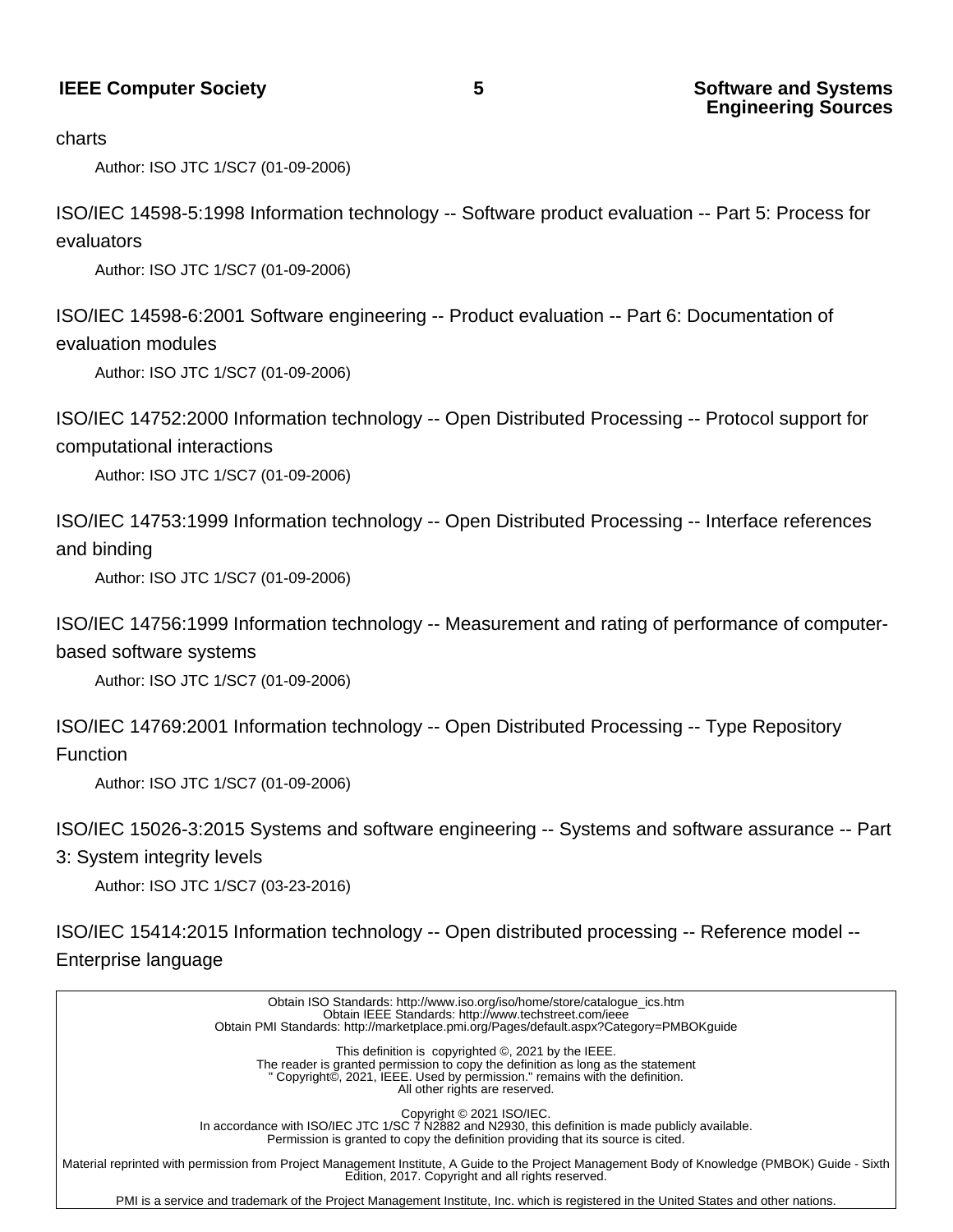Author: ISO JTC 1/SC7 (06-22-2015)

ISO/IEC 15474-1:2002 Information technology -- CDIF framework -- Part 1: Overview Author: ISO JTC 1/SC7 (01-09-2006)

ISO/IEC 15474-2:2002 Information technology -- CDIF framework -- Part 2: Modelling and extensibility

Author: ISO JTC 1/SC7 (01-09-2006)

ISO/IEC 15475-2:2002 Information technology -- CDIF transfer format -- Part 2: Syntax SYNTAX.1 Author: ISO JTC 1/SC7 (01-09-2006)

ISO/IEC 15475-3:2002 Information technology -- CDIF transfer format -- Part 3: Encoding ENCODING.1

Author: ISO JTC 1/SC7 (01-09-2006)

ISO/IEC 15476-4:2005 Information technology--CDIF semantic metamodel--Part 4: Data models Author: ISO JTC 1/SC7 (02-26-2008)

ISO/IEC 15909-1:2019 Systems and software engineering--High-level Petri nets--Part 1: Concepts, definitions and graphical notation

Author: ISO/IEC JTC 1 (03-26-2020)

ISO/IEC 15909-2:2011 Software and system engineering -- High-level Petri nets -- Part 2: Transfer format

Author: ISO JTC 1/SC7 (05-10-2011)

ISO/IEC 15909-3:2021. Systems and software engineering High-level Petri nets Part 3: Extensions and structuring mechanisms

Author: ISO JTC 1/SC7 (05-27-2022)

ISO/IEC 15940:2013 Systems and software engineering--Software Engineering Environment Services

Author: ISO JTC 1/SC7 (02-09-2014)

 Obtain ISO Standards: http://www.iso.org/iso/home/store/catalogue\_ics.htm Obtain IEEE Standards: http://www.techstreet.com/ieee Obtain PMI Standards: http://marketplace.pmi.org/Pages/default.aspx?Category=PMBOKguide This definition is copyrighted ©, 2021 by the IEEE. The reader is granted permission to copy the definition as long as the statement " Copyright©, 2021, IEEE. Used by permission." remains with the definition. All other rights are reserved. Copyright © 2021 ISO/IEC. In accordance with ISO/IEC JTC 1/SC 7 N2882 and N2930, this definition is made publicly available. Permission is granted to copy the definition providing that its source is cited. Material reprinted with permission from Project Management Institute, A Guide to the Project Management Body of Knowledge (PMBOK) Guide - Sixth Edition, 2017. Copyright and all rights reserved.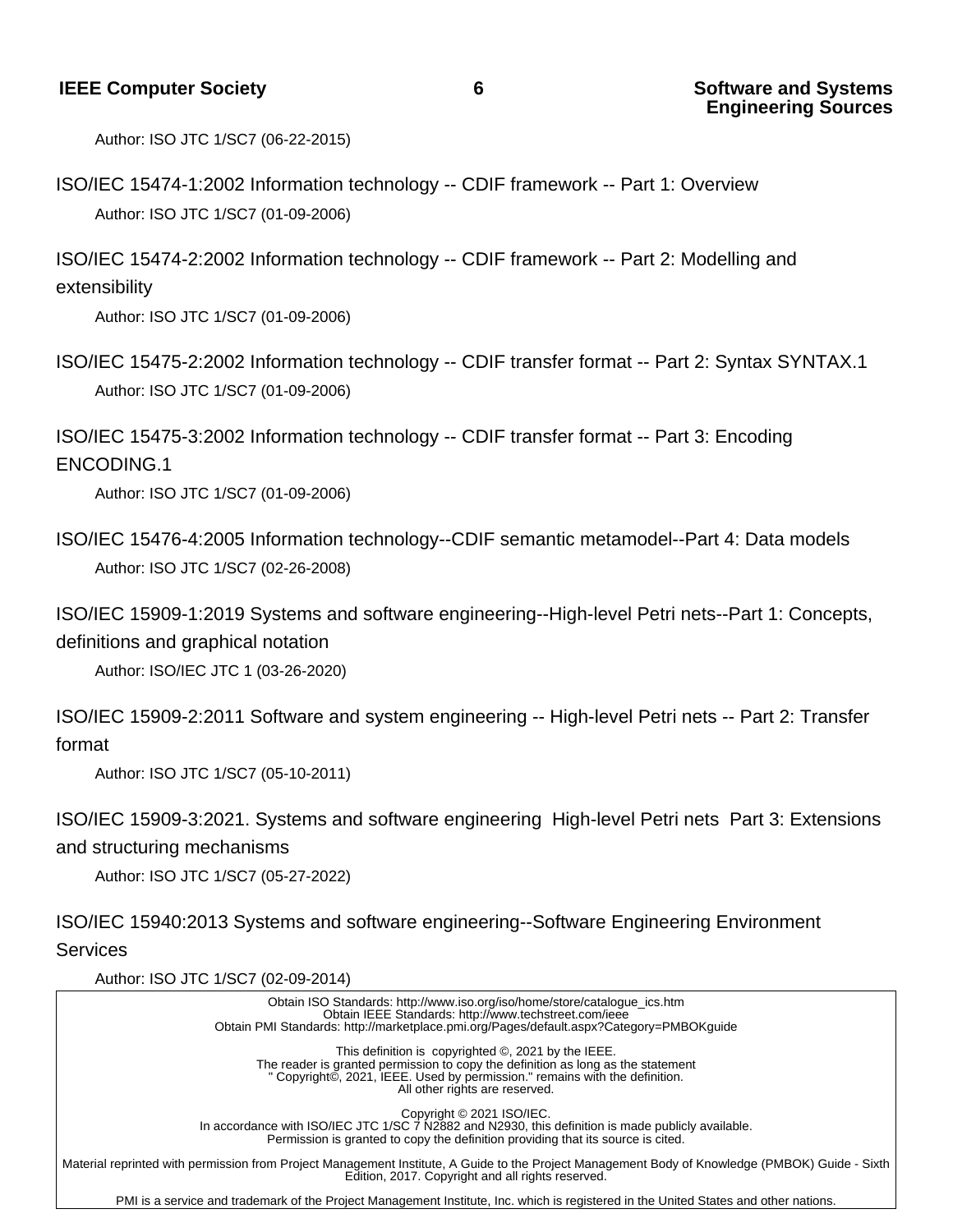**Engineering Sources**

ISO/IEC 16350-2015 Information technology--Systems and software engineering--Application management

Author: IEEE (10-04-2015)

ISO/IEC 16558:2017 Software and systems engineering -- Methods and tools for variability modelling in software and systems product line

Author: ISO/IEC JTC 1 (02-19-2018)

ISO/IEC 19500-1:2012 Information technology-- Object Management Group--Common Object Request Broker Architecture (CORBA)--Part 1: Interfaces Author: ISO JTC 1/SC7 (10-21-2012)

ISO/IEC 19500-2:2012 Information technology --Object Management Group--Common Object Request Broker Architecture (CORBA)--Part 2: Interoperability

Author: ISO JTC 1/SC7 (10-18-2016)

ISO/IEC 19500-3:2012 Information technology--Object Management Group--Common Architecture Request Broker Architecture (CORBA)--Part 3: Components Author: ISO JTC 1/SC7 (10-22-2012)

ISO/IEC 19506:2012 Information technology -- Object Management Group Architecture-Driven Modernization (ADM) -- Knowledge Discovery Meta-Model (KDM)

Author: ISO JTC 1/SC7 (02-14-2013)

ISO/IEC 19761:2011 Software engineering -- COSMIC: a functional size measurement method Author: ISO JTC 1/SC7 (02-16-2013)

ISO/IEC 19770-1:2017 Information technology -- IT asset management -- Part 1: IT asset management systems--Requirements

Author: ISO JTC 1/SC7 (02-19-2018)

ISO/IEC 19770-2:2015 (corr 2017), Information technology -- Software asset management -- Part 2: Software identification tag

 Obtain ISO Standards: http://www.iso.org/iso/home/store/catalogue\_ics.htm Obtain IEEE Standards: http://www.techstreet.com/ieee Obtain PMI Standards: http://marketplace.pmi.org/Pages/default.aspx?Category=PMBOKguide This definition is copyrighted ©, 2021 by the IEEE. The reader is granted permission to copy the definition as long as the statement " Copyright©, 2021, IEEE. Used by permission." remains with the definition. All other rights are reserved. Copyright © 2021 ISO/IEC. In accordance with ISO/IEC JTC 1/SC 7 N2882 and N2930, this definition is made publicly available. Permission is granted to copy the definition providing that its source is cited. Material reprinted with permission from Project Management Institute, A Guide to the Project Management Body of Knowledge (PMBOK) Guide - Sixth Edition, 2017. Copyright and all rights reserved. PMI is a service and trademark of the Project Management Institute, Inc. which is registered in the United States and other nations.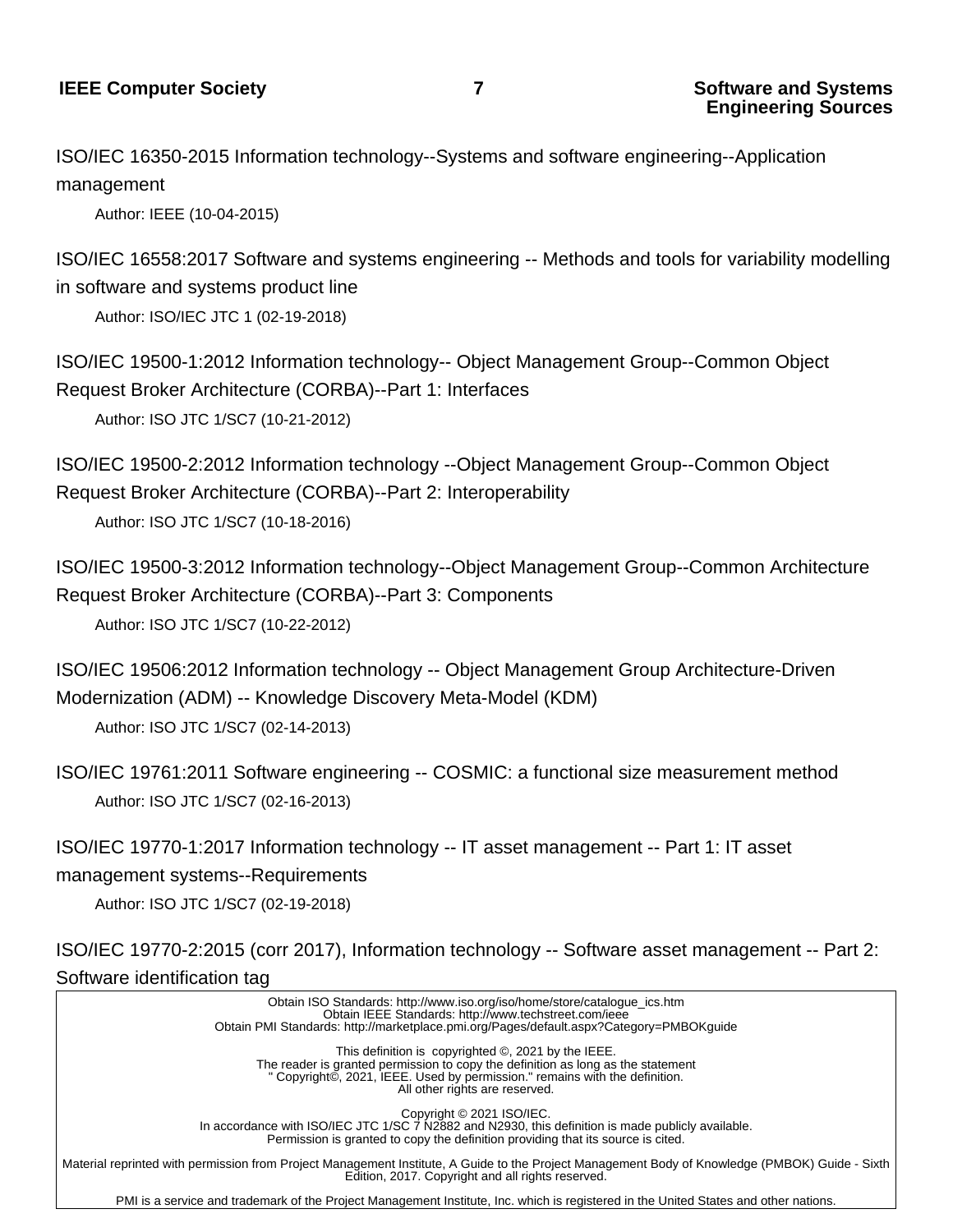Author: ISO JTC 1/SC7 (02-19-2018)

ISO/IEC 19770-3:2016 Information technology--IT asset management--Part 3: Entitlement schema Author: ISO JTC 1/SC7 (03-24-2020)

ISO/IEC 19770-4:2017 Information technology -- IT asset management -- Part 4: Resource utilization measurement

Author: ISO/IEC JTC 1 (02-19-2018)

ISO/IEC 19770-5:2015 Information technology--IT asset management--Overview and vocabulary Author: ISO JTC 1/SC7 (02-19-2018)

ISO/IEC 19770-8:2020, Information technology IT asset management Part 8: Guidelines for mapping of industry practices to/from the ISO/IEC 19770 family of standards

Author: ISO/IEC JTC 1 (03-10-2021)

ISO/IEC 19793:2015 Information technology -- Open Distributed Processing -- Use of UML for ODP system specifications

Author: IEEE (06-23-2015)

ISO/IEC 20246:2017 Software and systems engineering -- Work product reviews Author: ISO/IEC JTC 1 (02-19-2018)

ISO/IEC 20926:2009 Software and systems engineering -- Software measurement -- IFPUG functional size measurement method 2009

Author: ISO JTC 1/SC7 (02-17-2013)

ISO/IEC 20968:2002 Software engineering -- Mk II Function Point Analysis -- Counting Practices Manual

Author: ISO JTC 1/SC7 (01-09-2006)

ISO/IEC 23396:2020, Systems and software engineering Capabilities of review tools

Author: ISO/IEC JTC 1 (03-10-2021)

 Obtain ISO Standards: http://www.iso.org/iso/home/store/catalogue\_ics.htm Obtain IEEE Standards: http://www.techstreet.com/ieee Obtain PMI Standards: http://marketplace.pmi.org/Pages/default.aspx?Category=PMBOKguide This definition is copyrighted ©, 2021 by the IEEE. The reader is granted permission to copy the definition as long as the statement " Copyright©, 2021, IEEE. Used by permission." remains with the definition. All other rights are reserved. Copyright © 2021 ISO/IEC. In accordance with ISO/IEC JTC 1/SC 7 N2882 and N2930, this definition is made publicly available. Permission is granted to copy the definition providing that its source is cited. Material reprinted with permission from Project Management Institute, A Guide to the Project Management Body of Knowledge (PMBOK) Guide - Sixth Edition, 2017. Copyright and all rights reserved.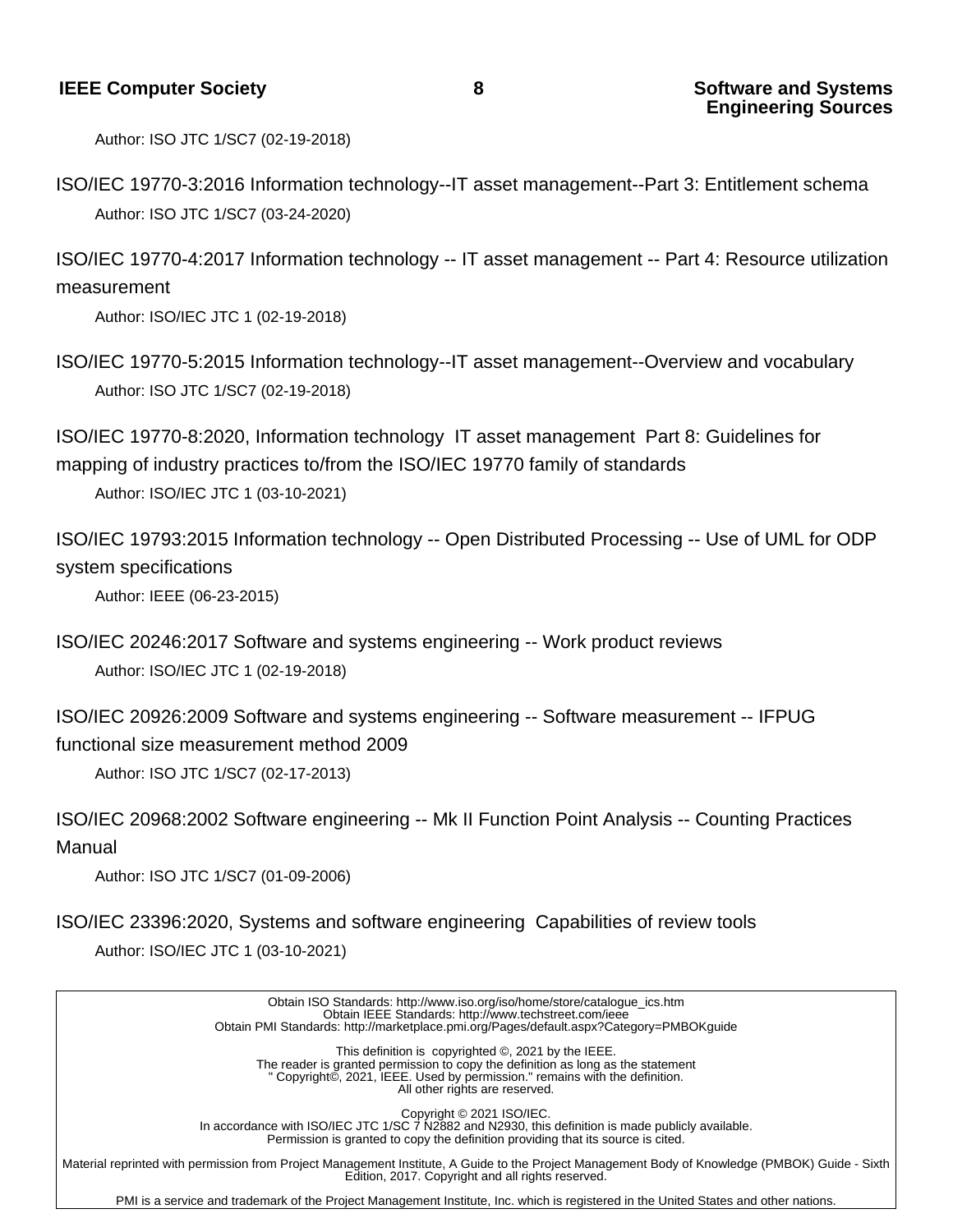**IEEE Computer Society 19 <b>9 Software and Systems** 

**Engineering Sources**

ISO/IEC 23531:2020, Systems and software engineering Capabilities of issue management tools Author: ISO/IEC JTC 1 (03-11-2021)

ISO/IEC 23643:2020, Software and systems engineering--Capabilities of software safety and security verification tools

Author: ISO/IEC JTC 1 (03-11-2021)

ISO/IEC 2382:2015 Information technology -- Vocabulary Author: ISO/IEC JTC 1 (04-22-2021)

ISO/IEC 24570:2018 Software engineering -- NESMA functional size measurement method --

Definitions and counting guidelines for the application of function point analysis

Author: ISO JTC 1/SC7 (02-04-2021)

ISO/IEC 24744:2014 Software Engineering--Metamodel for development methodologies Author: ISO JTC 1/SC7 (02-26-2015)

ISO/IEC 24773-1:2019 Software and systems engineering-Certification of software and systems engineering professionals-Part 1: General requirements

Author: ISO/IEC JTC 1 (04-03-2019)

ISO/IEC 25000:2014 Systems and software Engineering--Systems and software product Quality Requirements and Evaluation (SQuaRE) -- Guide to SQuaRE

Author: ISO JTC 1/SC7 (03-31-2014)

ISO/IEC 25001:2014 Systems and software engineering--Systems and software product Quality Requirements and Evaluation (SQuaRE)--Planning and management Author: ISO JTC 1/SC7 (03-31-2014)

ISO/IEC 25010:2011 Systems and software engineering--Systems and software Quality Requirements and Evaluation (SQuaRE)--System and software quality models Author: ISO JTC 1/SC7 (12-27-2011)

ISO/IEC 25020:2019 Systems and software engineering--Systems and software product Quality

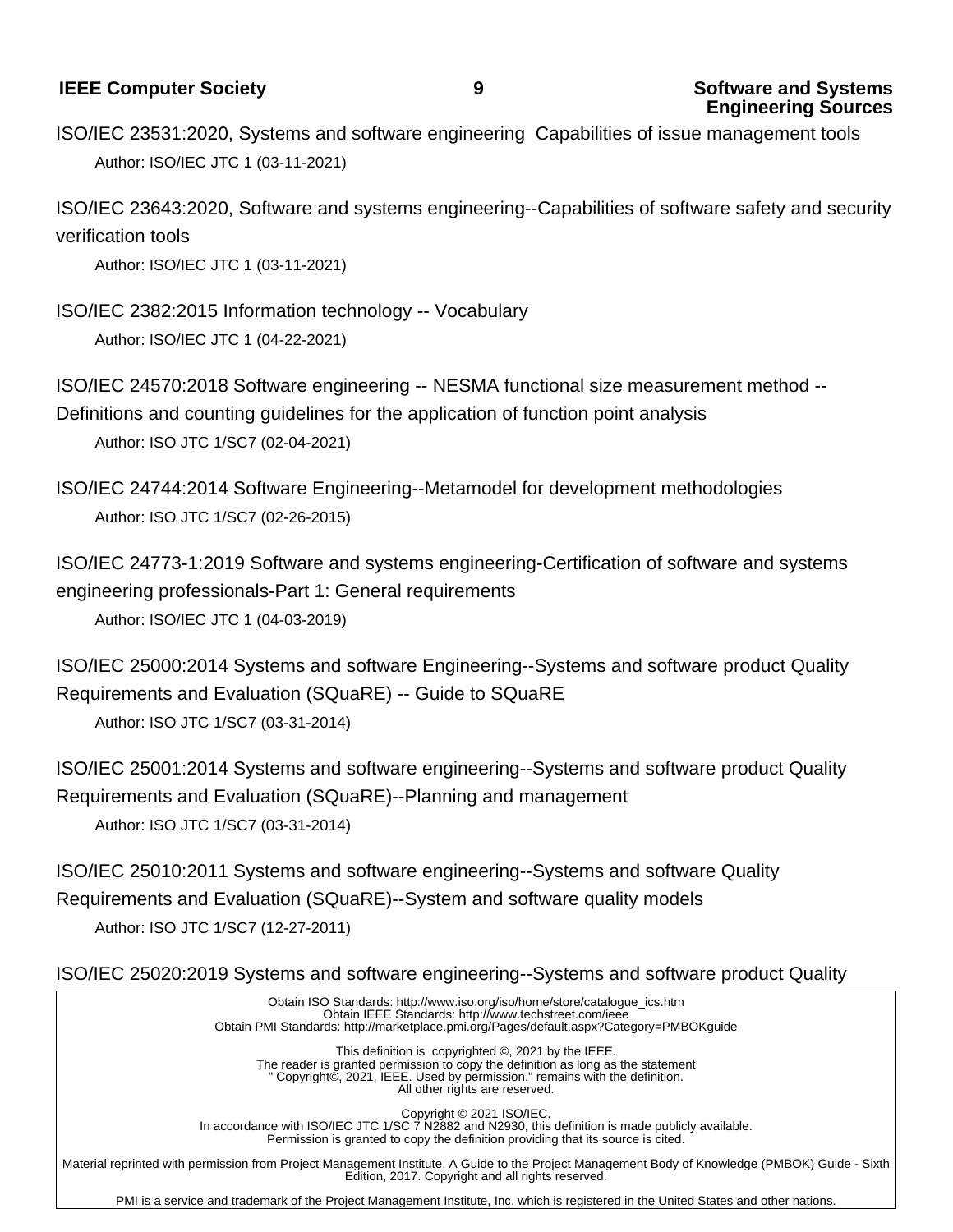**IEEE Computer Society** 10 **10 Software and Systems** 

Requirements and Evaluation (SQuaRE)--Quality measurement framework Author: ISO JTC 1/SC7 (03-19-2020)

ISO/IEC 25021:2012 Software engineering--Software product Quality Requirements and Evaluation (SQuaRE)--Quality measure elements

Author: ISO JTC 1/SC7 (02-16-2013)

ISO/IEC 25022:2016, Systems and software engineering -- Systems and software quality requirements and evaluation (SQuaRE) -- Measurement of quality in use

Author: ISO/IEC JTC 1 (02-19-2018)

ISO/IEC 25023:2016, Systems and software engineering--Systems and software Quality Requirements and Evaluation (SQuaRE)--Measurement of system and software product quality Author: ISO JTC 1/SC7 (06-21-2016)

ISO/IEC 25024:2015 Systems and software engineering - Systems and software Quality Requirements and Evaluation (SQuaRE) - Measurement of data Author: IEEE (10-27-2015)

ISO/IEC 25030:2019 Systems and software engineering--Systems and software quality requirements and evaluation (SQuaRE)--Quality requirements framework

Author: ISO/IEC JTC 1 (03-24-2020)

ISO/IEC 25040:2011 Systems and software engineering--Systems and software Quality Requirements and Evaluation (SQuaRE)--Evaluation process

Author: ISO JTC 1/SC7 (12-28-2011)

ISO/IEC 25041: 2012 Systems and software engineering--Systems and software Quality Requirements and Evaluation (SQuaRE)--Evaluation guide for developers, acquirers and independent evaluators

Author: ISO JTC 1/SC7 (02-16-2013)

ISO/IEC 25045:2010 Systems and software engineering--Systems and software Quality

 Obtain ISO Standards: http://www.iso.org/iso/home/store/catalogue\_ics.htm Obtain IEEE Standards: http://www.techstreet.com/ieee Obtain PMI Standards: http://marketplace.pmi.org/Pages/default.aspx?Category=PMBOKguide This definition is copyrighted ©, 2021 by the IEEE. The reader is granted permission to copy the definition as long as the statement " Copyright©, 2021, IEEE. Used by permission." remains with the definition. All other rights are reserved. Copyright © 2021 ISO/IEC. In accordance with ISO/IEC JTC 1/SC 7 N2882 and N2930, this definition is made publicly available. Permission is granted to copy the definition providing that its source is cited. Material reprinted with permission from Project Management Institute, A Guide to the Project Management Body of Knowledge (PMBOK) Guide - Sixth Edition, 2017. Copyright and all rights reserved.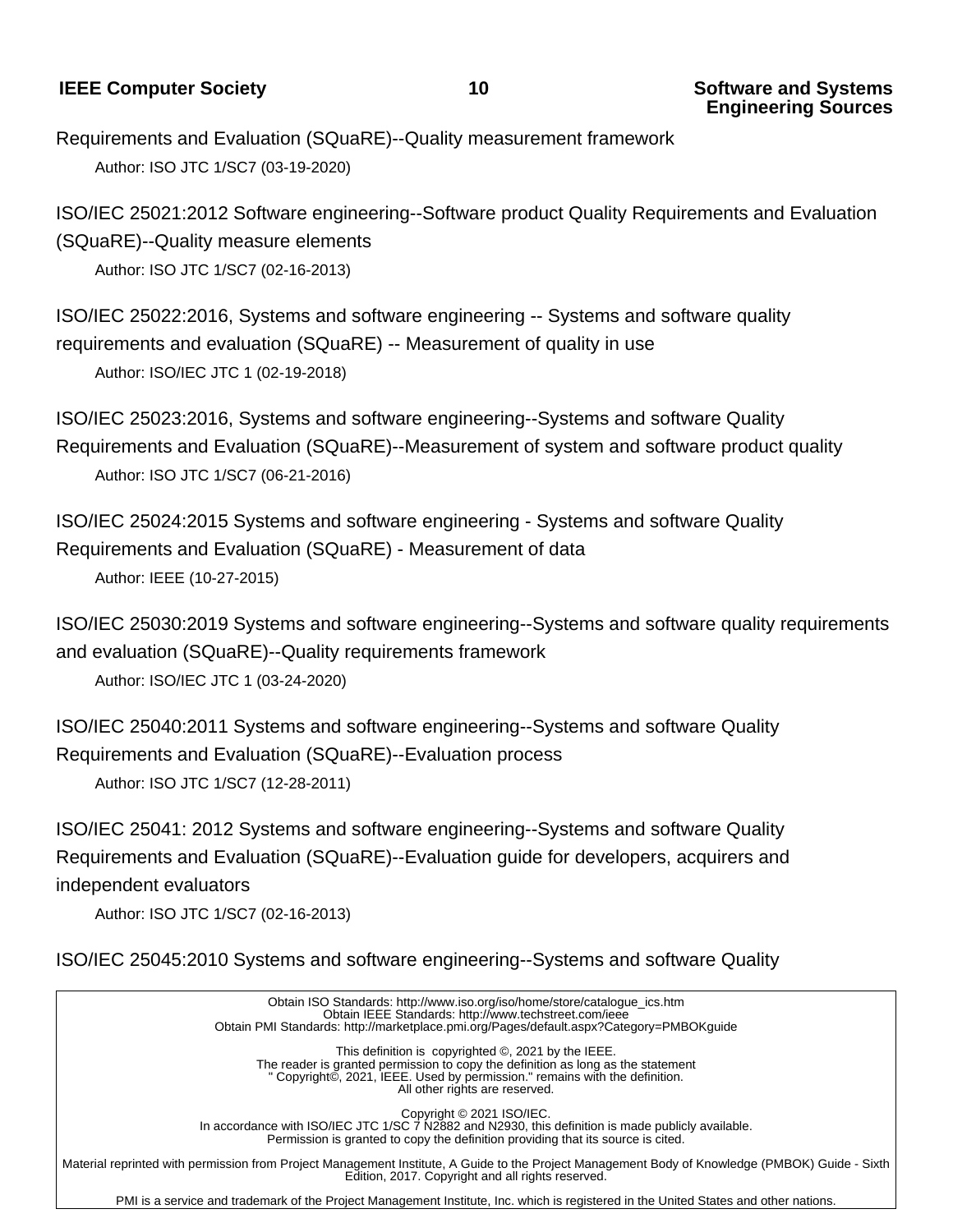**IEEE Computer Society** 11 **1 Software and Systems** 

Requirements and Evaluation (SQuaRE)--Evaluation module for recoverability Author: ISO JTC 1/SC7 (12-28-2011)

ISO/IEC 25051:2014 Software engineering -- Software product Quality Requirements and Evaluation (SQuaRE) -- Requirements for quality of Ready to Use Software Product (RUSP) and instructions for testing

Author: ISO JTC 1/SC7 (03-05-2017)

ISO/IEC 25062:2006 Software engineering -- Software product Quality Requirements and Evaluation (SQuaRE) -- Common Industry Format (CIF) for usability test reports

Author: ISO JTC 1/SC7 (10-29-2006)

ISO/IEC 25063:2014 Systems and software engineering--Systems and software product Quality Requirements and Evaluation (SQuaRE) Common Industry Format (CIF) for usability: Context of use description

Author: ISO JTC 1/SC7 (10-29-2014)

ISO/IEC 25064:2013 Systems and software engineering--Software product Quality Requirements and Evaluation (SQuaRE)--Common Industry Format (CIF) for usability: User needs report

Author: ISO JTC 1/SC7 (02-09-2014)

ISO/IEC 25066:2016, Systems and software engineering--Systems and software Quality Requirements and Evaluation (SQuaRE)--Common Industry Format (CIF) for Usability--Evaluation Report

Author: ISO JTC 1/SC7 (06-21-2016)

ISO/IEC 26442:2019, Software and systems engineering--Tools and methods for product line architecture design

Author: ISO/IEC JTC 1 (03-20-2020)

ISO/IEC 26550:2015 Software and systems engineering--Reference model for product line engineering and management

Author: ISO JTC 1/SC7 (03-15-2016)

 Obtain ISO Standards: http://www.iso.org/iso/home/store/catalogue\_ics.htm Obtain IEEE Standards: http://www.techstreet.com/ieee Obtain PMI Standards: http://marketplace.pmi.org/Pages/default.aspx?Category=PMBOKguide This definition is copyrighted ©, 2021 by the IEEE. The reader is granted permission to copy the definition as long as the statement " Copyright©, 2021, IEEE. Used by permission." remains with the definition. All other rights are reserved. Copyright © 2021 ISO/IEC. In accordance with ISO/IEC JTC 1/SC 7 N2882 and N2930, this definition is made publicly available. Permission is granted to copy the definition providing that its source is cited. Material reprinted with permission from Project Management Institute, A Guide to the Project Management Body of Knowledge (PMBOK) Guide - Sixth Edition, 2017. Copyright and all rights reserved.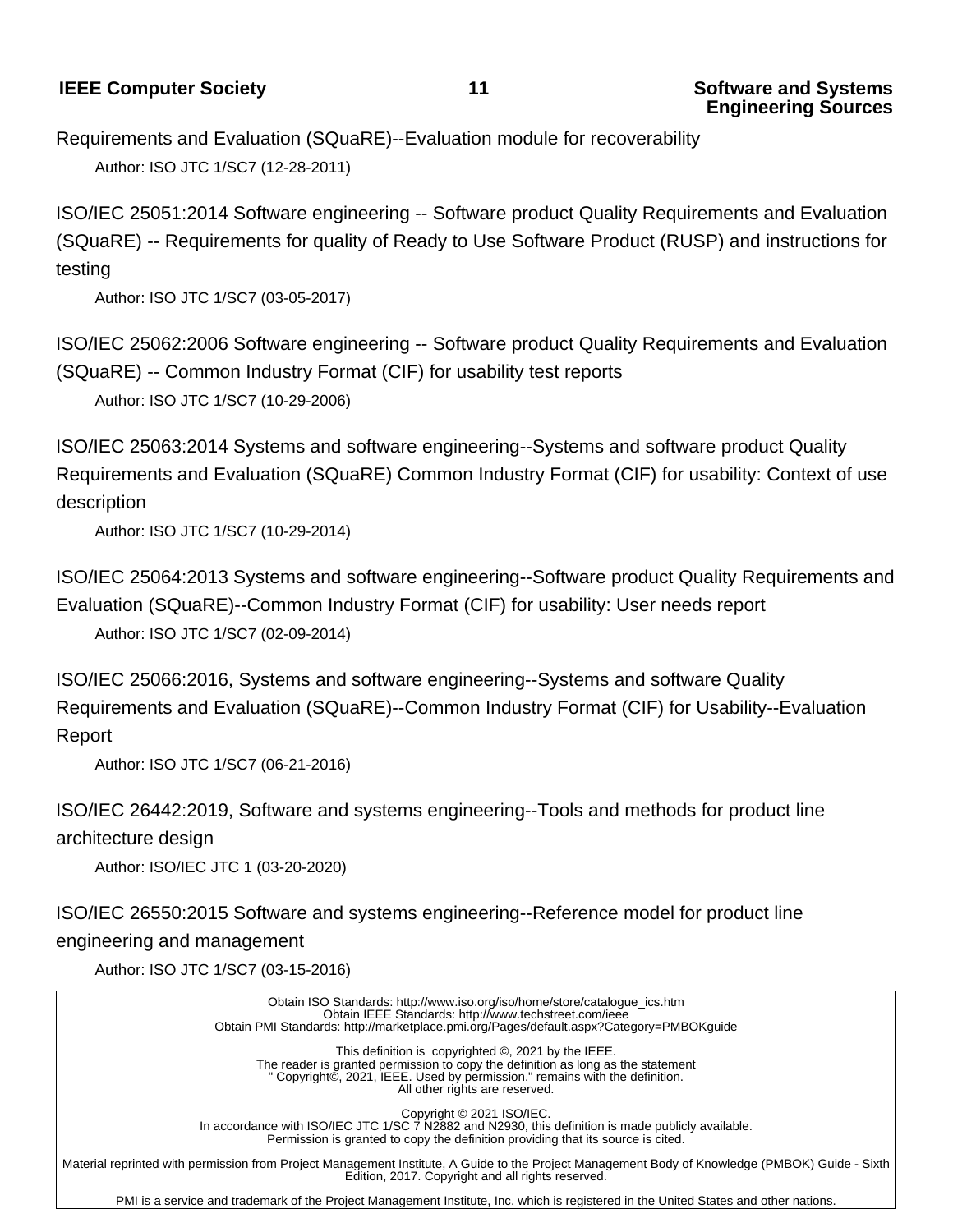ISO/IEC 26551:2016 Software and systems engineering --Tools and methods for product line requirements engineering

Author: ISO JTC 1/SC7 (05-03-2016)

ISO/IEC 26552:2019 Software and systems engineering--Tools and methods for product line architecture design

Author: ISO/IEC JTC 1 (03-24-2020)

ISO/IEC 26553:2018 Information technology-Software and systems engineering- Tools and methods for product line realization

Author: ISO/IEC JTC 1 (03-22-2019)

ISO/IEC 26554:2018 Information technology--Software and systems engineering-Tools and methods for product line testing

Author: ISO JTC 1/SC7 (04-01-2019)

ISO/IEC 26555:2015 Software and systems engineering--Tools and methods for product line technical management

Author: ISO JTC 1/SC7 (03-15-2016)

ISO/IEC 26556:2018 Information technology-Software and systems engineering-Tools and methods for product line organizational management

Author: ISO JTC 1/SC7 (04-02-2019)

ISO/IEC 26557:2016 Software and systems engineering -- Methods and tools for variability mechanisms in software and systems product line

Author: ISO JTC 1/SC7 (02-19-2018)

ISO/IEC 26558:2017 Software and systems engineering -- Methods and tools for variability modelling in software and systems product line

Author: ISO/IEC JTC 1 (02-19-2018)

ISO/IEC 26559:2017 Software and systems engineering -- Methods and tools for variability

 Obtain ISO Standards: http://www.iso.org/iso/home/store/catalogue\_ics.htm Obtain IEEE Standards: http://www.techstreet.com/ieee Obtain PMI Standards: http://marketplace.pmi.org/Pages/default.aspx?Category=PMBOKguide

> This definition is copyrighted ©, 2021 by the IEEE. The reader is granted permission to copy the definition as long as the statement " Copyright©, 2021, IEEE. Used by permission." remains with the definition. All other rights are reserved.

> > Copyright © 2021 ISO/IEC.

 In accordance with ISO/IEC JTC 1/SC 7 N2882 and N2930, this definition is made publicly available. Permission is granted to copy the definition providing that its source is cited.

 Material reprinted with permission from Project Management Institute, A Guide to the Project Management Body of Knowledge (PMBOK) Guide - Sixth Edition, 2017. Copyright and all rights reserved.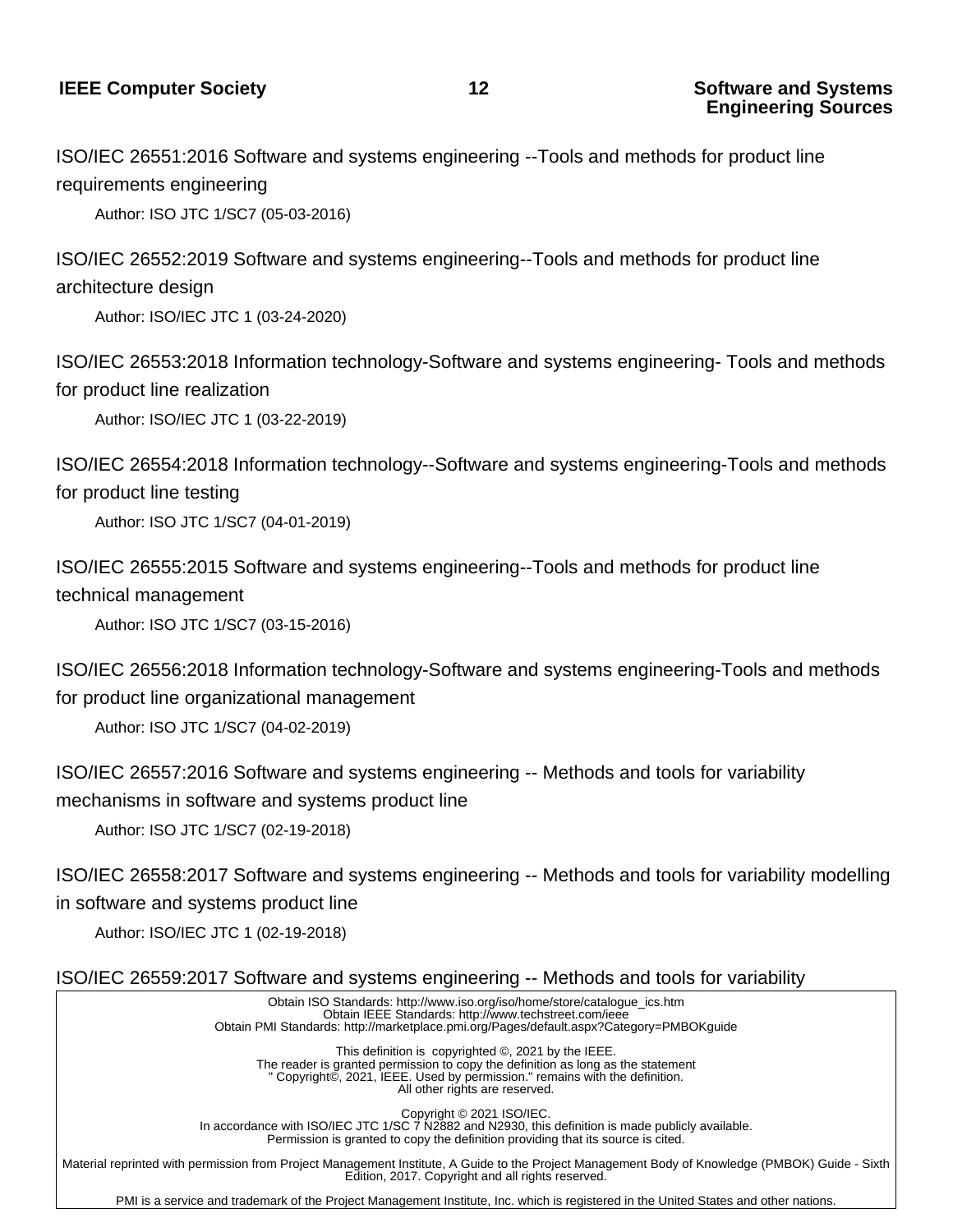#### **IEEE Computer Society** 13 **13 Software and Systems**

traceability in software and systems product line

Author: ISO JTC 1/SC7 (02-19-2018)

ISO/IEC 26560:2019 Software and systems engineering -- Tools and methods for product line product management

Author: ISO/IEC JTC 1 (03-24-2020)

ISO/IEC 26561:2019 Software systems engineering--Methods and tools for product line technical probe

Author: ISO JTC 1/SC7 (03-26-2020)

ISO/IEC 26562:2019 Software and systems engineering--Methods and tools for product line transition management

Author: ISO/IEC JTC 1 (03-24-2020)

ISO/IEC 26580:2021, Software and systems engineering Methods and tools for the feature-based approach to software and systems product line engineering

Author: ISO/IEC JTC 1 (04-07-2022)

ISO/IEC 29110-2-1:2015 Software engineering--Lifecycle profiles for Very Small Entities (VSEs)--Part

2-1: Framework and taxonomy

Author: ISO JTC 1/SC7 (03-24-2020)

ISO/IEC 29110-3-2:2018 Systems and software engineering-Lifecycle Profiles for Very Small Entities (VSEs)-Part 3-2: Conformity certification scheme

Author: ISO JTC 1/SC7 (04-02-2019)

ISO/IEC 29110-3-3:2016 Systems and software engineering -- Lifecycle profiles for Very Small Enterprises (VSEs)--Part 3-3: Certification requirements for conformity assessments of VSE profiles using process assessment and maturity models

Author: ISO/IEC JTC 1 (02-19-2018)

ISO/IEC 29110-4-2:2021, Systems and software engineering--Lifecycle profiles for Very Small

 Obtain ISO Standards: http://www.iso.org/iso/home/store/catalogue\_ics.htm Obtain IEEE Standards: http://www.techstreet.com/ieee Obtain PMI Standards: http://marketplace.pmi.org/Pages/default.aspx?Category=PMBOKguide This definition is copyrighted ©, 2021 by the IEEE. The reader is granted permission to copy the definition as long as the statement " Copyright©, 2021, IEEE. Used by permission." remains with the definition. All other rights are reserved. Copyright © 2021 ISO/IEC. In accordance with ISO/IEC JTC 1/SC 7 N2882 and N2930, this definition is made publicly available. Permission is granted to copy the definition providing that its source is cited. Material reprinted with permission from Project Management Institute, A Guide to the Project Management Body of Knowledge (PMBOK) Guide - Sixth Edition, 2017. Copyright and all rights reserved.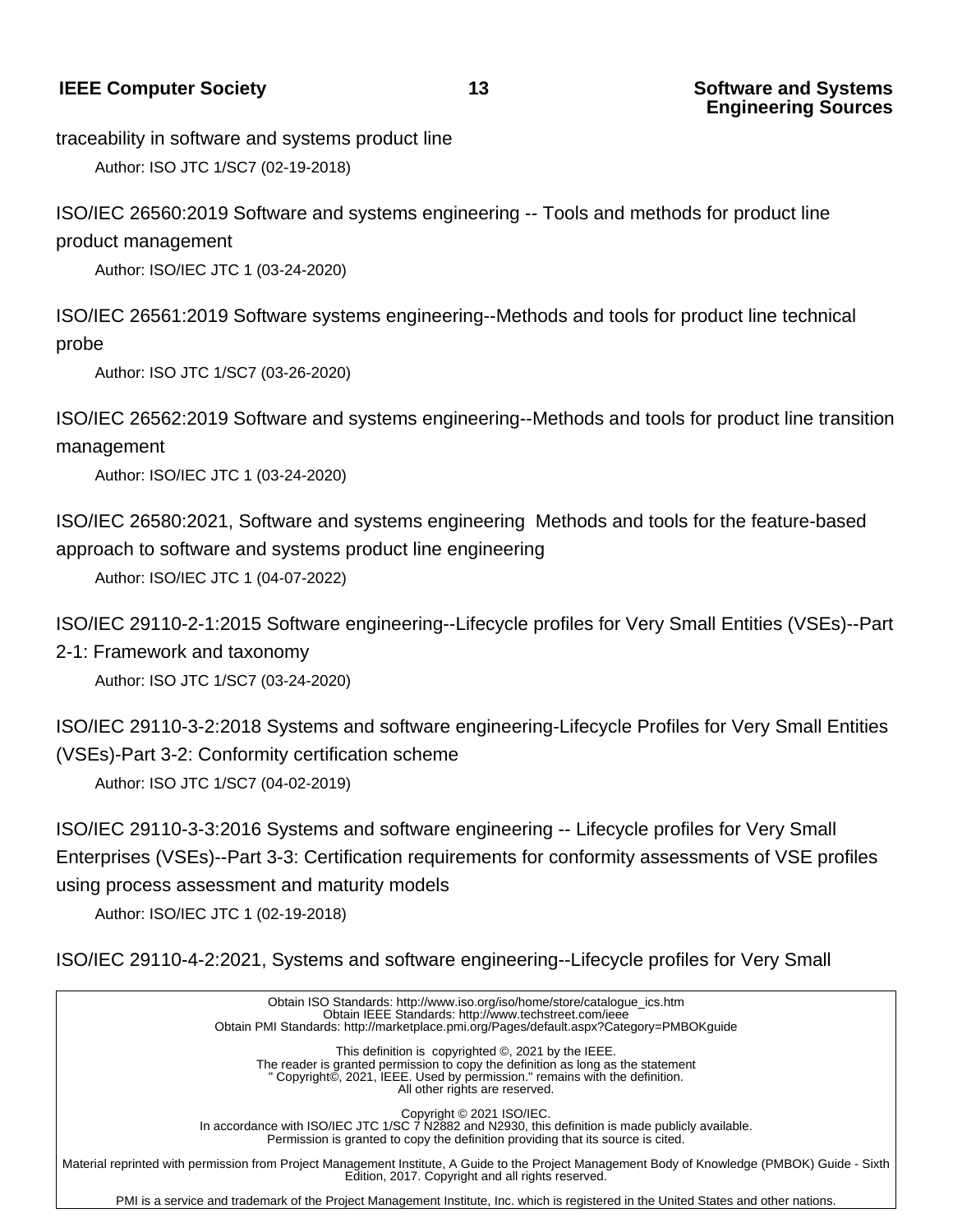#### **IEEE Computer Society** 14 **14 Software and Systems**

Entities (VSEs)--Part 4-2: Software engineering: Profile specifications: Organizational management profile group

Author: ISO/IEC JTC 1 (03-31-2021)

ISO/IEC 29110-4-3:2018 Systems and software engineering-Lifecycle profiles for very small entities (VSEs)-Part 4-3: Service delivery-Profile specification

Author: ISO JTC 1/SC7 (04-02-2019)

ISO/IEC 29155-1:2017 Systems and software engineering--Information technology project performance benchmarking framework--Part 1: Concepts and definitions Author: ISO JTC 1/SC7 (02-19-2018)

ISO/IEC 29155-2:2013 Systems and software engineering--Information technology project performance benchmarking framework--Part 2: Requirements for benchmarking Author: ISO JTC 1/SC7 (03-24-2020)

ISO/IEC 29155-3:2015 Systems and software engineering--Information technology project performance benchmarking framework--Part 3: Guidance for reporting Author: ISO/IEC/IEEE (03-24-2020)

ISO/IEC 29881:2010 Information technology--Software and systems engineering--FiSMA 1.1 functional size measurement method

Author: ISO JTC 1/SC7 (01-04-2012)

ISO/IEC 30103:2015 Software and Systems Engineering - Lifecycle Processes - Framework for Product Quality Achievement

Author: ISO JTC 1/SC7 (09-23-2015)

ISO/IEC 30130:2016 Software engineering --Capabilities of software testing tools Author: ISO/IEC/IEEE (03-24-2020)

ISO/IEC 33001:2015 Information technology--Process assessment--Concepts and terminology Author: ISO JTC 1/SC7 (03-05-2015)

 Obtain ISO Standards: http://www.iso.org/iso/home/store/catalogue\_ics.htm Obtain IEEE Standards: http://www.techstreet.com/ieee Obtain PMI Standards: http://marketplace.pmi.org/Pages/default.aspx?Category=PMBOKguide This definition is copyrighted ©, 2021 by the IEEE. The reader is granted permission to copy the definition as long as the statement " Copyright©, 2021, IEEE. Used by permission." remains with the definition. All other rights are reserved. Copyright © 2021 ISO/IEC. In accordance with ISO/IEC JTC 1/SC 7 N2882 and N2930, this definition is made publicly available. Permission is granted to copy the definition providing that its source is cited. Material reprinted with permission from Project Management Institute, A Guide to the Project Management Body of Knowledge (PMBOK) Guide - Sixth Edition, 2017. Copyright and all rights reserved.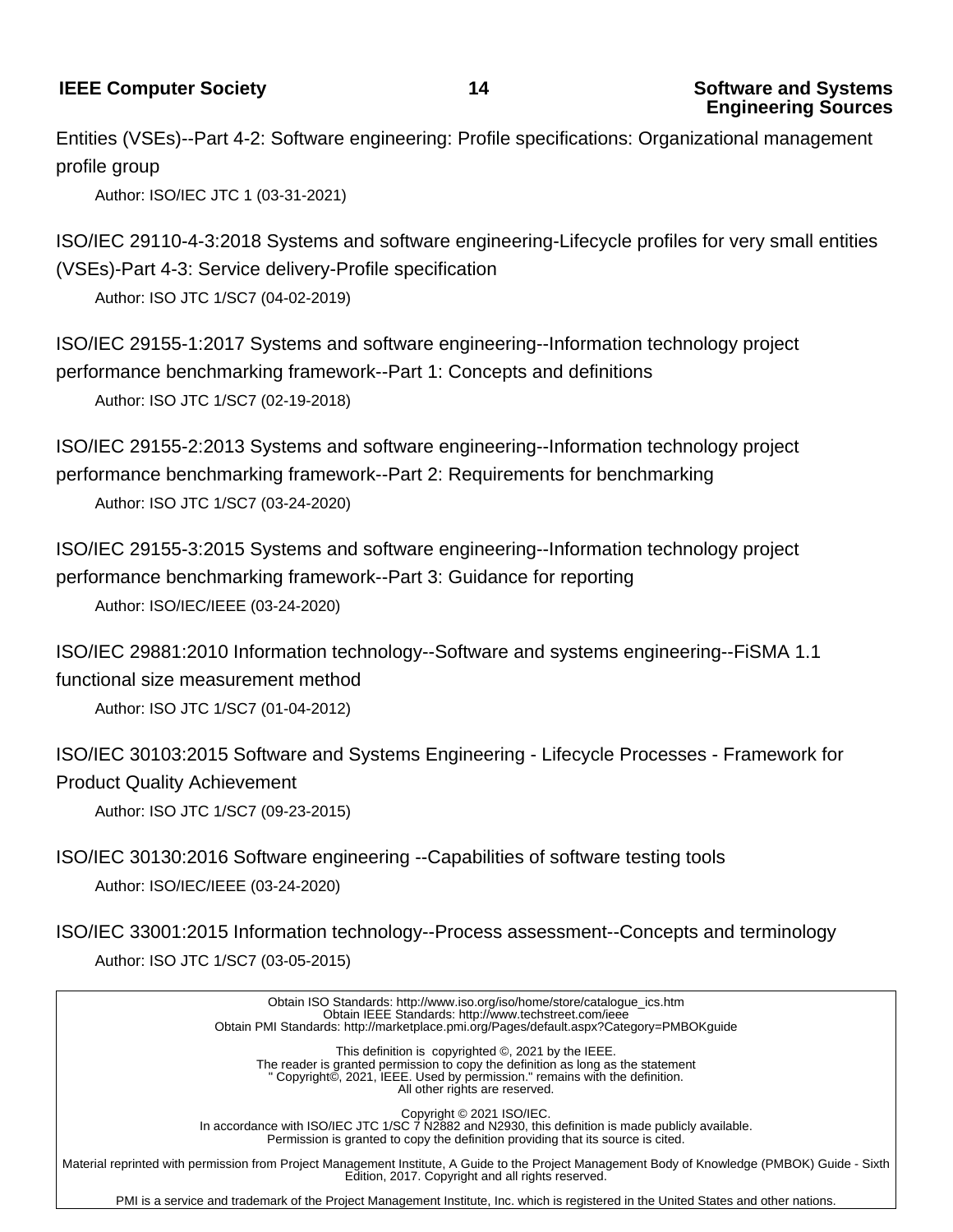#### **IEEE Computer Society** 15 **15 Software and Systems**

ISO/IEC 33003:2015 Information technology--Process assessment--Requirements for process measurement frameworks

Author: ISO JTC 1/SC7 (03-08-2015)

ISO/IEC 33020:2019 Information technology--Process assessment--Process measurement framework for assessment of process capability

Author: ISO JTC 1/SC7 (03-20-2020)

ISO/IEC 38500:2008 Corporate governance of information technology Author: ISO JTC 1/SC7 (10-09-2008)

ISO/IEC TR 12182:2015 Systems and software engineering--Framework for categorization of IT systems and software, and guide for applying it

Author: ISO JTC 1/SC7 (03-26-2020)

ISO/IEC TR 14143-3:2003 Information technology -- Software measurement -- Functional size measurement -- Part 3: Verification of functional size measurement methods Author: ISO JTC 1/SC7 (01-09-2006)

ISO/IEC TR 14143-4:2002 Information technology -- Software measurement -- Functional size measurement -- Part 4: Reference model

Author: ISO JTC 1/SC7 (01-09-2006)

ISO/IEC TR 14143-5:2004 Information technology -- Software measurement -- Functional size measurement -- Part 5: Determination of functional domains for use with functional size measurement Author: ISO JTC 1/SC7 (01-09-2006)

ISO/IEC TR 14471:2007 Information technology--Software engineering--Guidelines for the adoption of CASE tools

Author: ISO JTC 1/SC7 (01-26-2008)

ISO/IEC TR 14759:1999 Software engineering -- Mock up and prototype -- A categorization of software mock up and prototype models and their use

Author: ISO JTC 1/SC7 (01-09-2006)

 Obtain ISO Standards: http://www.iso.org/iso/home/store/catalogue\_ics.htm Obtain IEEE Standards: http://www.techstreet.com/ieee Obtain PMI Standards: http://marketplace.pmi.org/Pages/default.aspx?Category=PMBOKguide This definition is copyrighted ©, 2021 by the IEEE. The reader is granted permission to copy the definition as long as the statement " Copyright©, 2021, IEEE. Used by permission." remains with the definition. All other rights are reserved. Copyright © 2021 ISO/IEC. In accordance with ISO/IEC JTC 1/SC 7 N2882 and N2930, this definition is made publicly available. Permission is granted to copy the definition providing that its source is cited. Material reprinted with permission from Project Management Institute, A Guide to the Project Management Body of Knowledge (PMBOK) Guide - Sixth Edition, 2017. Copyright and all rights reserved.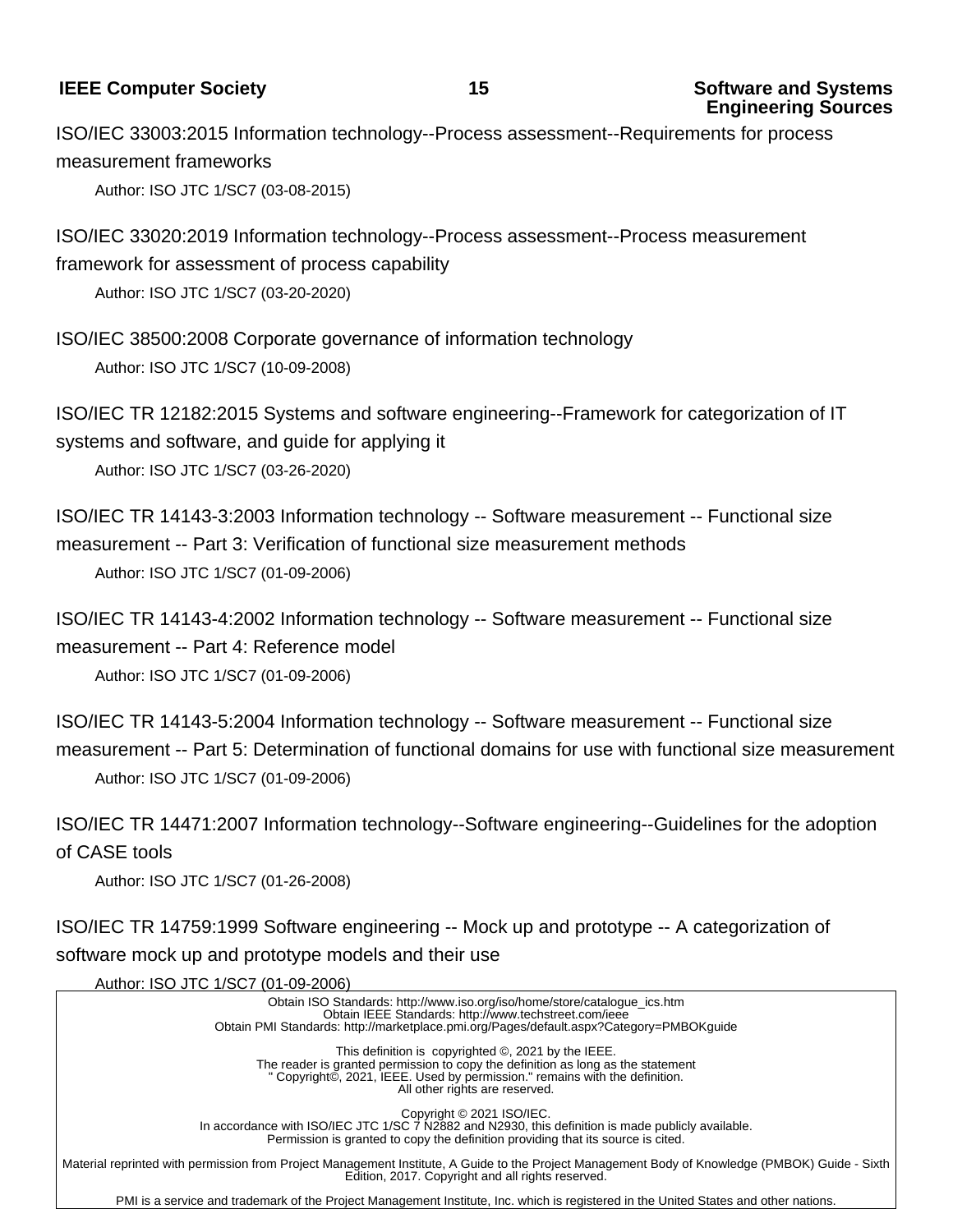ISO/IEC TR 15846:1998 Information technology -- Software life cycle processes -- Configuration Management

Author: ISO JTC 1/SC7 (01-09-2006)

ISO/IEC TR 18018:2010 Information technology--Systems and software engineering--Guide for configuration management tool capabilities

Author: ISO JTC 1/SC7 (12-29-2011)

ISO/IEC TR 19759:2016 Software Engineering -- Guide to the Software Engineering Body of Knowledge (SWEBOK)

Author: IEEE (03-24-2020)

ISO/IEC TR 24587:2021, Software and systems engineering Agile development Agile adoption considerations

Author: ISO JTC 1/SC7 (05-27-2022)

ISO/IEC TR 24766:2009 Information technology--Systems and software engineering--Guide for requirements engineering tool capabilities

Author: ISO JTC 1/SC7 (12-29-2011)

ISO/IEC TR 25060:2010 Systems and software engineering--Systems and software product Quality Requirements and Evaluation (SQuaRE)--Common Industry Format (CIF) for usability: General framework for usability-related information

Author: ISO JTC 1/SC7 (12-29-2011)

ISO/IEC TR 29110-1:2016 Software engineering--Lifecycle profiles for Very Small Entities (VSEs)-- Part 1: Overview

Author: ISO JTC 1/SC7 (06-21-2016)

ISO/IEC TR 29110-2-2:2011 Systems and software engineering--Lifecycle profiles for Very Small Entities (VSEs)--Part 2-2: Guide for the development of domain-specific profiles

Author: ISO JTC 1/SC7 (06-21-2016)

 Obtain ISO Standards: http://www.iso.org/iso/home/store/catalogue\_ics.htm Obtain IEEE Standards: http://www.techstreet.com/ieee Obtain PMI Standards: http://marketplace.pmi.org/Pages/default.aspx?Category=PMBOKguide This definition is copyrighted ©, 2021 by the IEEE. The reader is granted permission to copy the definition as long as the statement " Copyright©, 2021, IEEE. Used by permission." remains with the definition. All other rights are reserved. Copyright © 2021 ISO/IEC. In accordance with ISO/IEC JTC 1/SC 7 N2882 and N2930, this definition is made publicly available. Permission is granted to copy the definition providing that its source is cited. Material reprinted with permission from Project Management Institute, A Guide to the Project Management Body of Knowledge (PMBOK) Guide - Sixth Edition, 2017. Copyright and all rights reserved.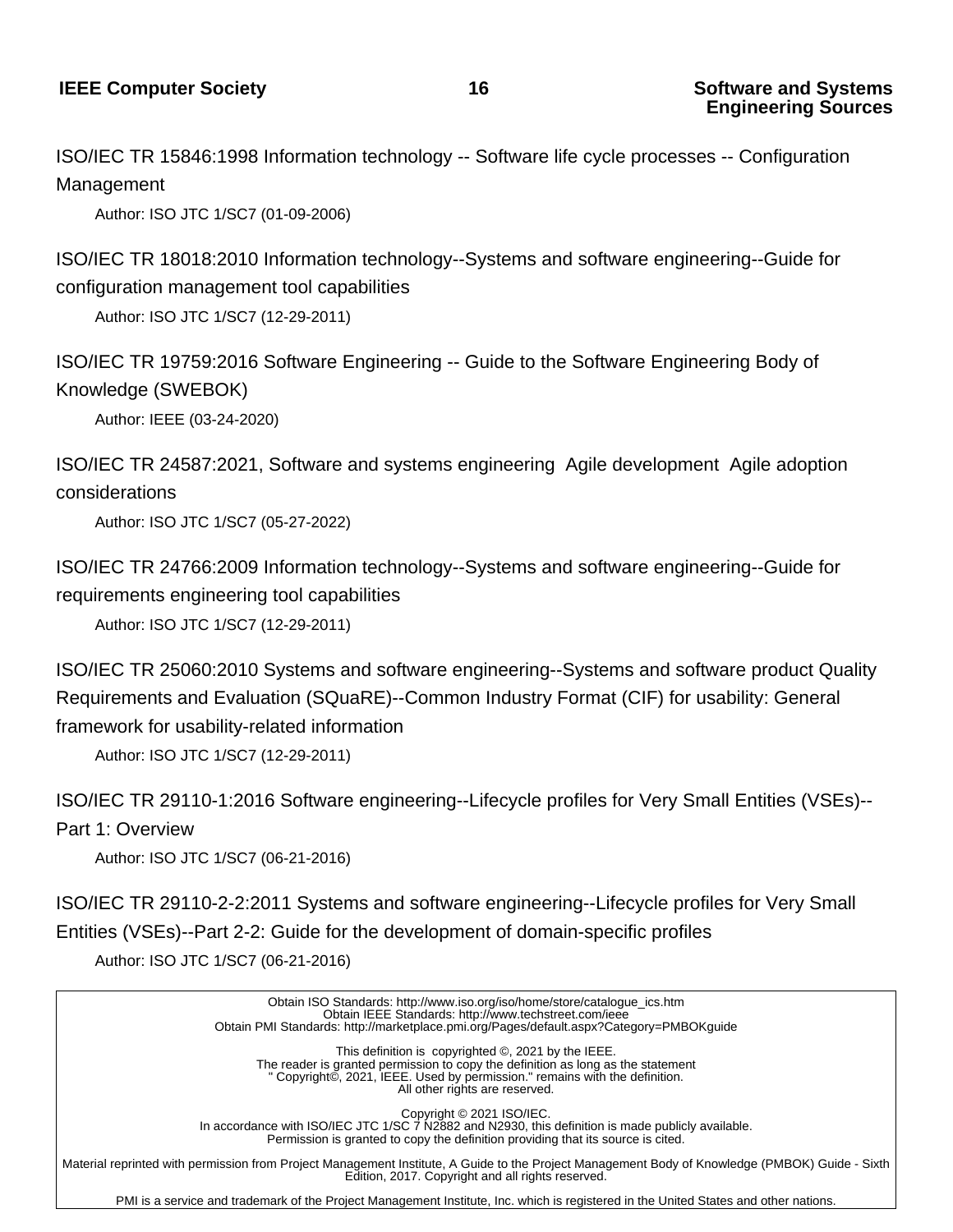**IEEE Computer Society** 17 **17 Software and Systems** 

ISO/IEC TR 29110-3-1:2015 Systems and software engineering--Lifecycle profiles for Very Small Entities (VSEs)--Part 3-1: Assessment Guide Author: ISO JTC 1/SC7 (10-30-2015)

ISO/IEC TR 29110-3-4:2015 Systems and software engineering--Lifecycle profiles for Very Small Entities (VSEs)--Part 3-4: Autonomy-based improvement method Author: ISO JTC 1/SC7 (10-30-2015)

ISO/IEC TR 29110-5-1-3:2017 Systems and software engineering -- Lifecycle profiles for Very Small Entities (VSEs) -- Part 5-1-3: Software engineering -- Management and engineering guide: Generic profile group -- Intermediate profile

Author: ISO/IEC JTC 1 (02-21-2018)

ISO/IEC TR 29110-5-1-4:2018 Software and systems engineering-Lifecycle profiles for very small entities (VSEs)-Part 5-1-4: Software engineering: Management and engineering guidelines: Generic profile group: Advanced profile

Author: ISO/IEC JTC 1 (03-24-2020)

ISO/IEC TR 29110-5-3:2018 Systems and software engineering--Lifecycle profiles for Very Small Entities (VSEs)--Part 5-3: Service delivery guidelines

Author: ISO/IEC JTC 1 (02-21-2018)

ISO/IEC TR 29110-5-6-2:2014 Systems and software engineering--Lifecycle profiles for Very Small Entities (VSEs)--Part 5-6-2: Systems engineering--Management and engineering guide: Generic profile group: Basic profile

Author: ISO JTC 1/SC7 (10-29-2014)

ISO/IEC TR 29110-5-6-3:2019 Systems and software engineering--Lifecycle profiles for Very Small Entities (VSEs)--Part 5-6-3: Systems engineering: Management and engineering guide: Generic profile group: Intermediate profile

Author: ISO/IEC JTC 1 (03-24-2020)

ISO/IEC TR 29119-11:2020, Software and systems engineering--Software testing--Part 11:

 Obtain ISO Standards: http://www.iso.org/iso/home/store/catalogue\_ics.htm Obtain IEEE Standards: http://www.techstreet.com/ieee Obtain PMI Standards: http://marketplace.pmi.org/Pages/default.aspx?Category=PMBOKguide This definition is copyrighted ©, 2021 by the IEEE. The reader is granted permission to copy the definition as long as the statement " Copyright©, 2021, IEEE. Used by permission." remains with the definition. All other rights are reserved. Copyright © 2021 ISO/IEC. In accordance with ISO/IEC JTC 1/SC 7 N2882 and N2930, this definition is made publicly available. Permission is granted to copy the definition providing that its source is cited. Material reprinted with permission from Project Management Institute, A Guide to the Project Management Body of Knowledge (PMBOK) Guide - Sixth Edition, 2017. Copyright and all rights reserved.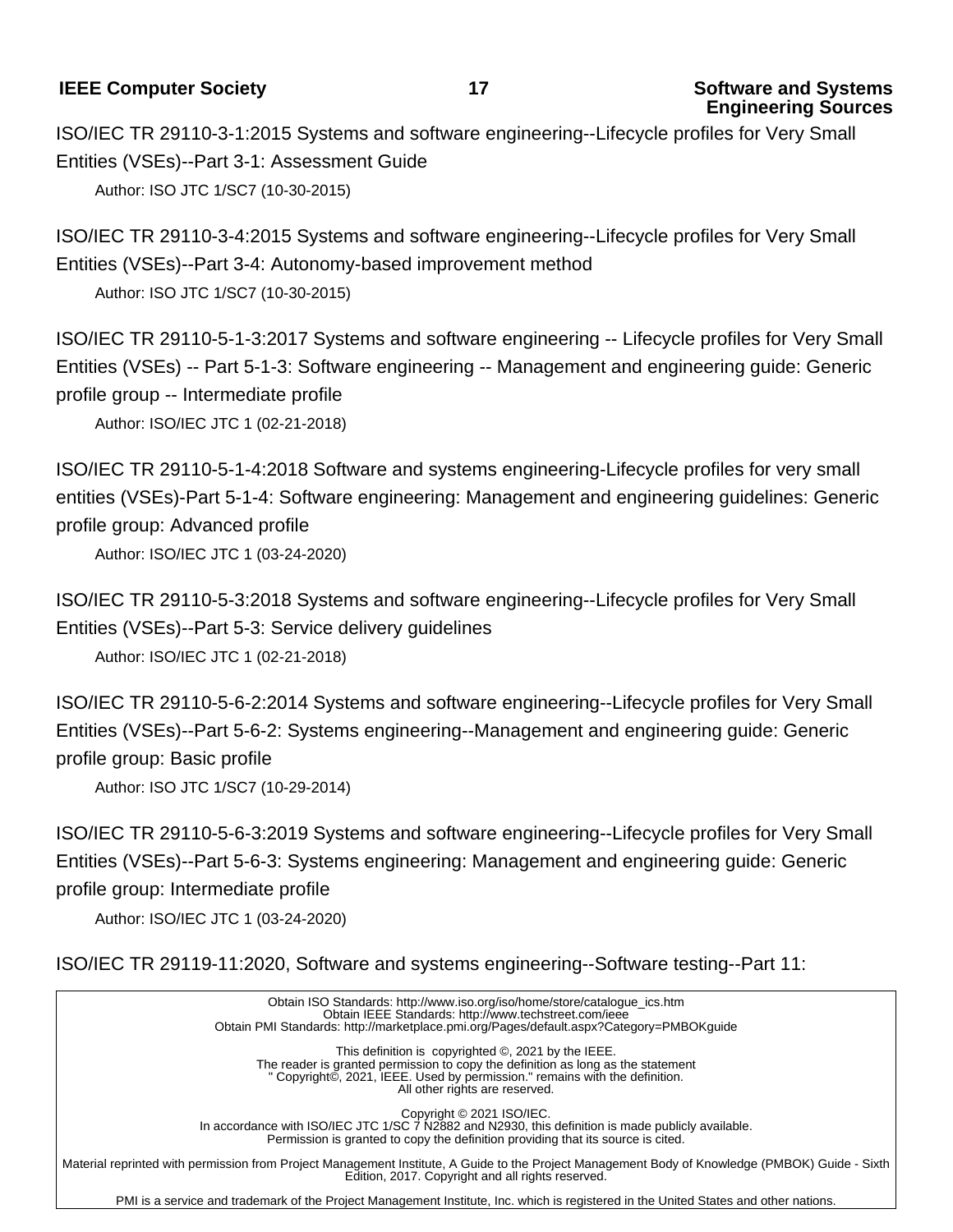**IEEE Computer Society** 18 **18 Software and Systems** 

Guidelines on the testing of AI-based systems

Author: ISO/IEC JTC 1 (03-28-2021)

ISO/IEC TR 29154:2013 Software engineering--Guide for the application of ISO/IEC 24773:2008 (Certification of software engineering professionals--Comparison framework)

Author: ISO JTC 1/SC7 (03-24-2020)

ISO/IEC TR 33014:2013 Information technology--Process assessment--Guide for process improvement

Author: ISO JTC 1/SC7 (02-18-2014)

ISO/IEC TR 33015:2019 Information technology--Process assessment--Guidance for process risk determination

Author: ISO/IEC JTC 1 (03-24-2020)

- ISO/IEC TS 15504-10:2011 Information technology--Process assessment--Part 10: Safety extension Author: ISO JTC 1/SC7 (12-29-2011)
- ISO/IEC TS 24748-6:2016 Systems and software engineering--Life cycle management--Part 6:

System integration engineering

Author: ISO/IEC JTC 1 (02-22-2018)

ISO/IEC TS 25011:2017 Information technology--Systems and software Quality Requirements and Evaluation (SQuaRE)--Service quality models

Author: ISO/IEC JTC 1 (02-21-2018)

ISO/IEC TS 25025:2021, Information technology--Systems and software Quality Requirements and Evaluation (SQuaRE)--Measurement of IT service quality

Author: ISO/IEC JTC 1 (03-31-2021)

ISO/IEC/IEEE 12207:2017 Systems and software engineering--Software life cycle processes Author: ISO/IEC/IEEE (02-20-2018)

ISO/IEC/IEEE 15026-1:2019 Systems and software engineering--Systems and software assurance--

 Obtain ISO Standards: http://www.iso.org/iso/home/store/catalogue\_ics.htm Obtain IEEE Standards: http://www.techstreet.com/ieee Obtain PMI Standards: http://marketplace.pmi.org/Pages/default.aspx?Category=PMBOKguide This definition is copyrighted ©, 2021 by the IEEE. The reader is granted permission to copy the definition as long as the statement " Copyright©, 2021, IEEE. Used by permission." remains with the definition. All other rights are reserved. Copyright © 2021 ISO/IEC. In accordance with ISO/IEC JTC 1/SC 7 N2882 and N2930, this definition is made publicly available. Permission is granted to copy the definition providing that its source is cited. Material reprinted with permission from Project Management Institute, A Guide to the Project Management Body of Knowledge (PMBOK) Guide - Sixth Edition, 2017. Copyright and all rights reserved.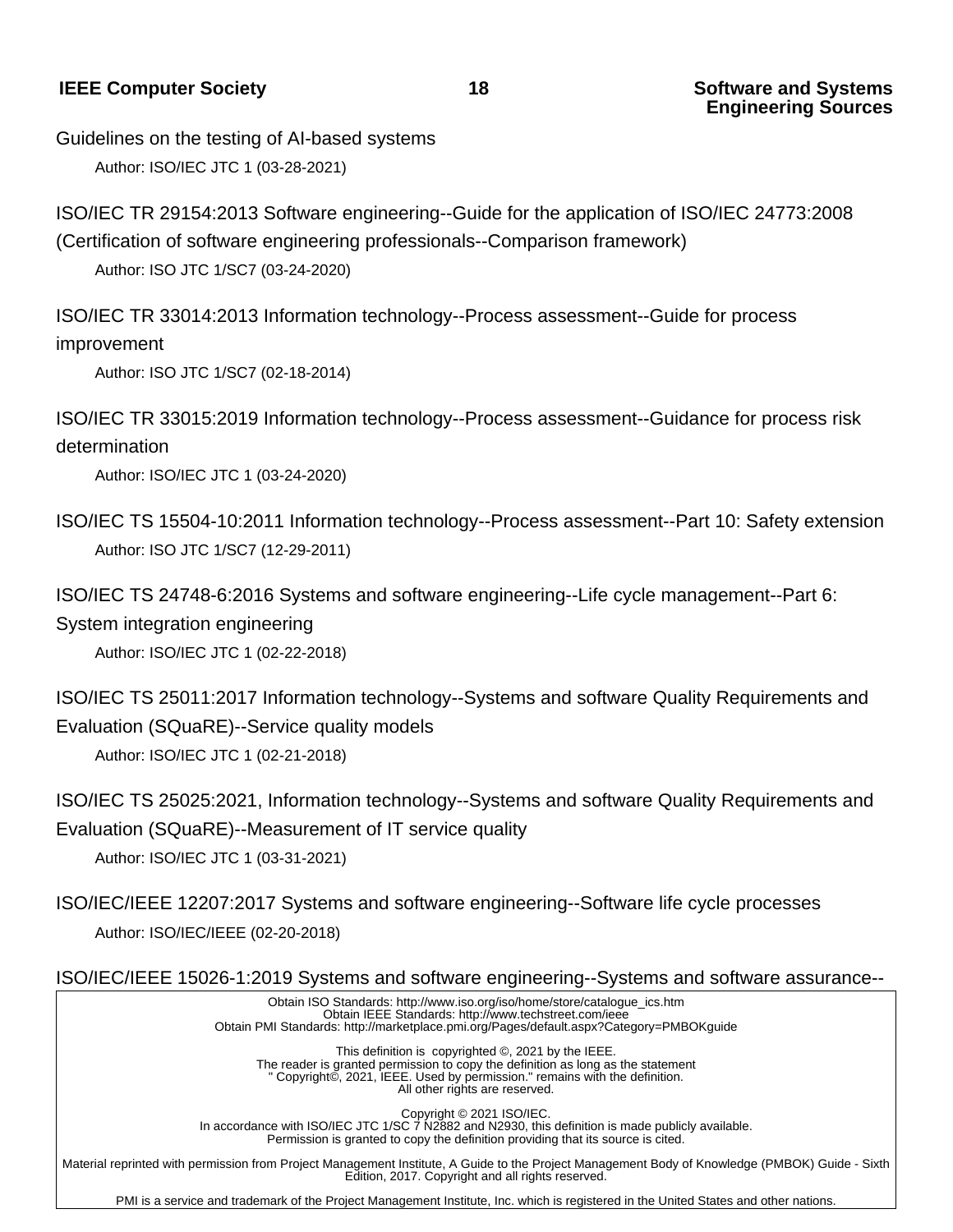**IEEE Computer Society 19 Software and Systems**

**Engineering Sources**

Part 1: Concepts and vocabulary Author: ISO/IEC/IEEE (04-03-2019)

ISO/IEC/IEEE 15026-4:2021, Systems and software engineering Systems and software assurance Part 4: Assurance in the life cycle

Author: ISO/IEC/IEEE (04-07-2022)

ISO/IEC/IEEE 15288:2015 Systems and software engineering--System life cycle processes Author: ISO/IEC/IEEE (08-02-2015)

ISO/IEC/IEEE 15289:2019 Systems and software engineering--Content of life-cycle information items (documentation)

Author: ISO/IEC/IEEE (03-19-2020)

ISO/IEC/IEEE 15939:2017 Systems and software engineering--Measurement process Author: ISO JTC 1/SC7 (08-31-2017)

ISO/IEC/IEEE 16085:2021 Systems and software engineering--Life cycle processes--Risk management

Author: ISO/IEC JTC 1 (03-30-2021)

ISO/IEC/IEEE 16326:2019 Systems and software engineering -- Life cycle processes -- Project management

Author: ISO/IEC/IEEE (03-21-2020)

ISO/IEC/IEEE 21839:2019 Systems and software engineering-- System of systems (SoS) considerations in life cycle stages of a system

Author: ISO/IEC JTC 1 (03-24-2020)

ISO/IEC/IEEE 21840:2019 Systems and software engineering--Guidelines for the utilization of ISO/IEC/IEEE 15288 in the context of system of systems (SoS)

Author: ISO/IEC/IEEE (03-26-2020)

ISO/IEC/IEEE 21841:2019 Systems and software engineering--Taxonomy of systems of systems

 Obtain ISO Standards: http://www.iso.org/iso/home/store/catalogue\_ics.htm Obtain IEEE Standards: http://www.techstreet.com/ieee Obtain PMI Standards: http://marketplace.pmi.org/Pages/default.aspx?Category=PMBOKguide

 This definition is copyrighted ©, 2021 by the IEEE. The reader is granted permission to copy the definition as long as the statement " Copyright©, 2021, IEEE. Used by permission." remains with the definition. All other rights are reserved.

 Copyright © 2021 ISO/IEC.

 In accordance with ISO/IEC JTC 1/SC 7 N2882 and N2930, this definition is made publicly available. Permission is granted to copy the definition providing that its source is cited.

 Material reprinted with permission from Project Management Institute, A Guide to the Project Management Body of Knowledge (PMBOK) Guide - Sixth Edition, 2017. Copyright and all rights reserved.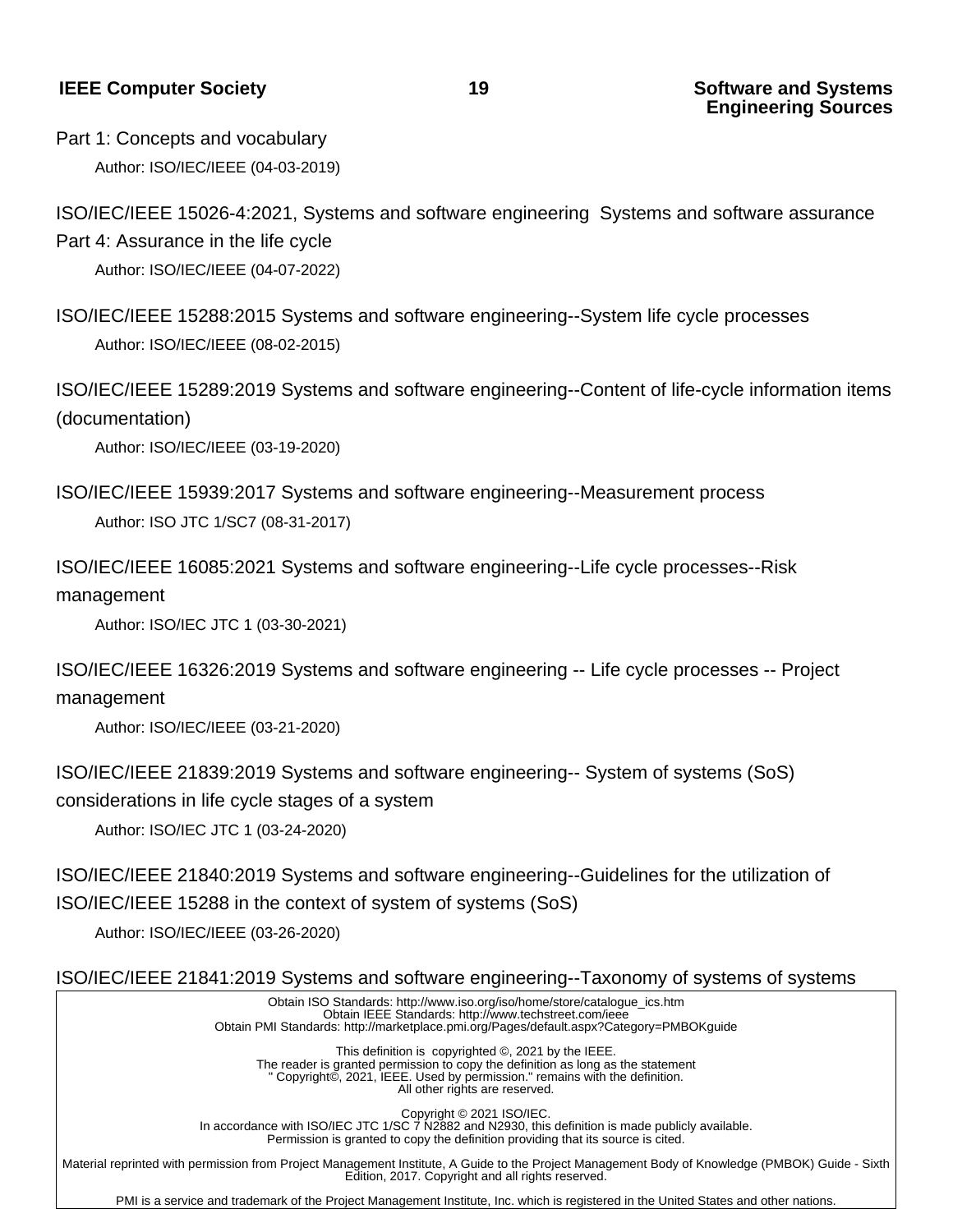## **Engineering Sources**

Author: ISO/IEC/IEEE (03-24-2020)

ISO/IEC/IEEE 23026:2015 Systems and software engineering--Engineering and management of websites for systems, software, and services information

Author: ISO/IEC/IEEE (08-10-2015)

ISO/IEC/IEEE 24748-1:2018 Systems and software engineering--Life cycle management--Part 1: Guidelines for life cycle management

Author: ISO/IEC/IEEE (04-02-2019)

ISO/IEC/IEEE 24748-4:2016 Systems and software engineering-Life cycle management-Part 4: Systems engineering planning

Author: ISO/IEC/IEEE (03-24-2020)

ISO/IEC/IEEE 24748-5:2017 Systems and software engineering--Life cycle management--Part 5: Software development planning

## Author: ISO/IEC/IEEE (02-02-2021)

ISO/IEC/IEEE 24765:2017 Systems and software engineering--Vocabulary Author: ISO/IEC/IEEE (09-08-2016)

ISO/IEC/IEEE 24765:2017 Systems and software engineering-Vocabulary Author: ISO/IEC/IEEE (09-09-2016)

#### ISO/IEC/IEEE 24765a:2011

Author: IEEE (05-22-2012)

#### ISO/IEC/IEEE 24765b:2013

Author: ISO/IEC/IEEE (02-16-2013)

#### ISO/IEC/IEEE 24765c:2014

Author: ISO JTC 1/SC7 (02-09-2014)

#### ISO/IEC/IEEE 24765d:2015

 Obtain ISO Standards: http://www.iso.org/iso/home/store/catalogue\_ics.htm Obtain IEEE Standards: http://www.techstreet.com/ieee Obtain PMI Standards: http://marketplace.pmi.org/Pages/default.aspx?Category=PMBOKguide

 This definition is copyrighted ©, 2021 by the IEEE. The reader is granted permission to copy the definition as long as the statement " Copyright©, 2021, IEEE. Used by permission." remains with the definition. All other rights are reserved.

 Copyright © 2021 ISO/IEC.

 In accordance with ISO/IEC JTC 1/SC 7 N2882 and N2930, this definition is made publicly available. Permission is granted to copy the definition providing that its source is cited.

 Material reprinted with permission from Project Management Institute, A Guide to the Project Management Body of Knowledge (PMBOK) Guide - Sixth Edition, 2017. Copyright and all rights reserved.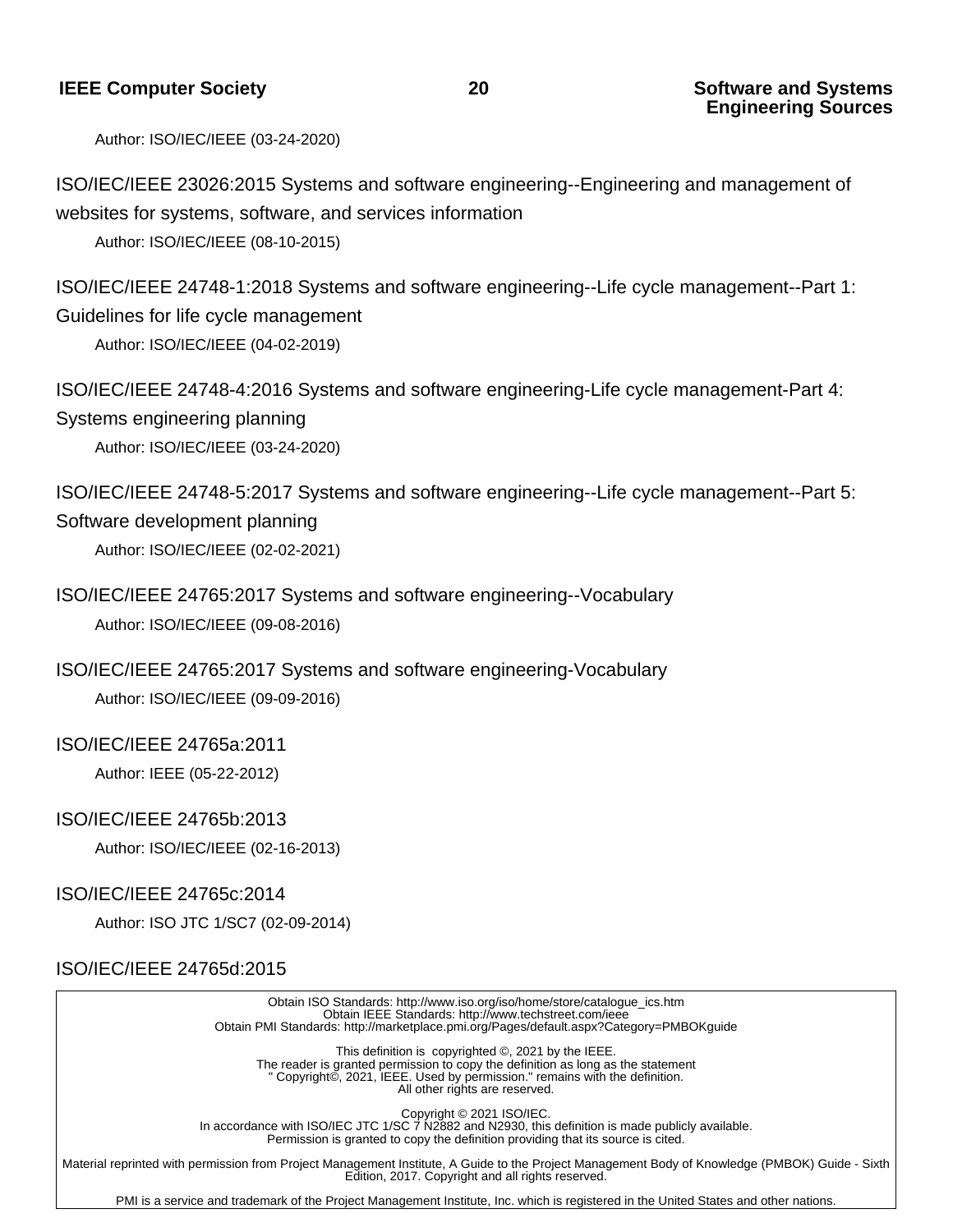# **Engineering Sources**

Author: ISO/IEC/IEEE (09-08-2016)

#### ISO/IEC/IEEE 24765e:2015

Author: ISO/IEC/IEEE (08-03-2015)

#### ISO/IEC/IEEE 24765f:2016

Author: ISO/IEC/IEEE (09-08-2016)

#### ISO/IEC/IEEE 24765g:2018

Author: ISO/IEC/IEEE (02-19-2018)

#### ISO/IEC/IEEE 24765h:2019

Author: ISO/IEC/IEEE (03-18-2019)

#### ISO/IEC/IEEE 24765i:2020

Author: ISO/IEC/IEEE (03-19-2020)

#### ISO/IEC/IEEE 24765j:2021

Author: ISO/IEC JTC 1 (01-17-2021)

#### ISO/IEC/IEEE 24765k:2022

Author: ISO JTC 1/SC7 (05-29-2022)

## ISO/IEC/IEEE 24774:2021, Systems and software engineering--Life cycle management--Specification

### for process description

Author: ISO/IEC/IEEE (04-02-2021)

### ISO/IEC/IEEE 26511:2018 Systems and software engineering--Requirements for managers of information for users of systems, software, and services

Author: ISO/IEC/IEEE (04-03-2019)

## ISO/IEC/IEEE 26512:2018 Systems and software engineering--Requirements for acquirers and suppliers of information for users

Author: ISO/IEC/IEEE (05-21-2021)

| Obtain ISO Standards: http://www.iso.org/iso/home/store/catalogue ics.htm<br>Obtain IEEE Standards: http://www.techstreet.com/ieee<br>Obtain PMI Standards: http://marketplace.pmi.org/Pages/default.aspx?Category=PMBOKguide                            |
|----------------------------------------------------------------------------------------------------------------------------------------------------------------------------------------------------------------------------------------------------------|
| This definition is copyrighted ©, 2021 by the IEEE.<br>The reader is granted permission to copy the definition as long as the statement<br>" Copyright©, 2021, IEEE. Used by permission." remains with the definition.<br>All other rights are reserved. |
| Copyright © 2021 ISO/IEC.<br>In accordance with ISO/IEC JTC 1/SC 7 N2882 and N2930, this definition is made publicly available.<br>Permission is granted to copy the definition providing that its source is cited.                                      |
| Material reprinted with permission from Project Management Institute, A Guide to the Project Management Body of Knowledge (PMBOK) Guide - Sixth<br>Edition, 2017. Copyright and all rights reserved.                                                     |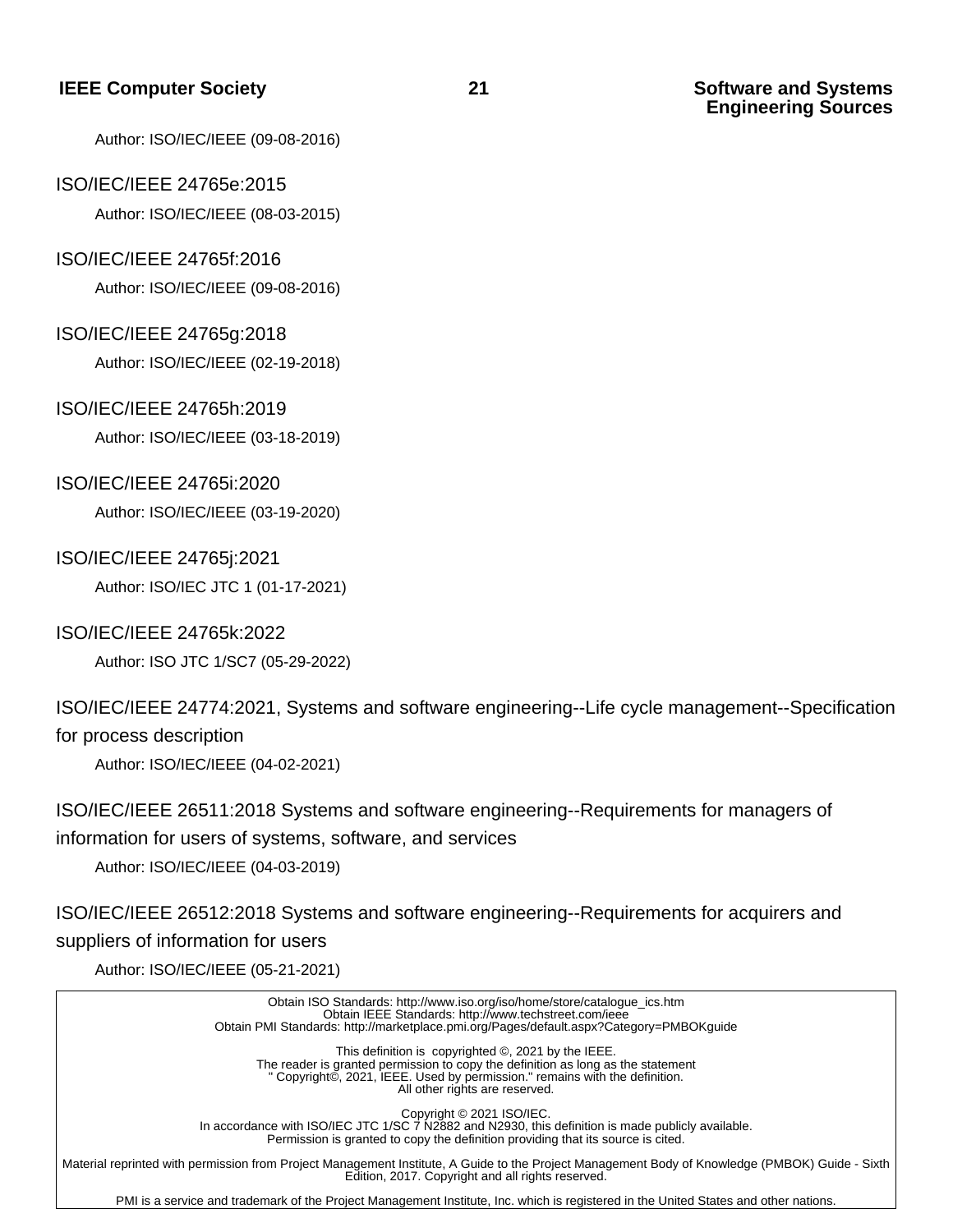ISO/IEC/IEEE 26513:2017 Systems and software engineering--Requirements for testers and reviewers of information for users

Author: ISO/IEC/IEEE (02-20-2018)

ISO/IEC/IEEE 26514:2022, Systems and software engineering Design and development of information for users

Author: ISO JTC 1/SC7 (05-27-2022)

ISO/IEC/IEEE 26515: 2018 Systems and software engineering: Developing information for users in an agile environment

Author: ISO/IEC/IEEE (04-03-2019)

ISO/IEC/IEEE 26531:2015 Systems and software engineering -- Content management for product lifecycle, user and service management documentation

Author: ISO/IEC/IEEE (03-24-2020)

ISO/IEC/IEEE 29119-1:2013 Software and systems engineering--Software testing--Part 1: Concepts and definitions

Author: ISO/IEC/IEEE (02-14-2014)

ISO/IEC/IEEE 29119-2:2021, Software and systems engineering--Software testing--Part 2: Test processes

Author: ISO/IEC/IEEE (04-07-2022)

ISO/IEC/IEEE 29119-3:2021 Software and systems engineering--Software testing--Part 3: Test documentation

Author: ISO/IEC/IEEE (04-28-2022)

ISO/IEC/IEEE 29119-4:2021 Software and systems engineering -- Software testing -- Part 4: Test techniques

Author: ISO/IEC/IEEE (04-28-2022)

ISO/IEC/IEEE 29119-5:2016 Software and systems engineering--Software testing--Part 5: Keyword-

 Obtain ISO Standards: http://www.iso.org/iso/home/store/catalogue\_ics.htm Obtain IEEE Standards: http://www.techstreet.com/ieee Obtain PMI Standards: http://marketplace.pmi.org/Pages/default.aspx?Category=PMBOKguide

 This definition is copyrighted ©, 2021 by the IEEE. The reader is granted permission to copy the definition as long as the statement " Copyright©, 2021, IEEE. Used by permission." remains with the definition. All other rights are reserved.

 Copyright © 2021 ISO/IEC.

 In accordance with ISO/IEC JTC 1/SC 7 N2882 and N2930, this definition is made publicly available. Permission is granted to copy the definition providing that its source is cited.

 Material reprinted with permission from Project Management Institute, A Guide to the Project Management Body of Knowledge (PMBOK) Guide - Sixth Edition, 2017. Copyright and all rights reserved.